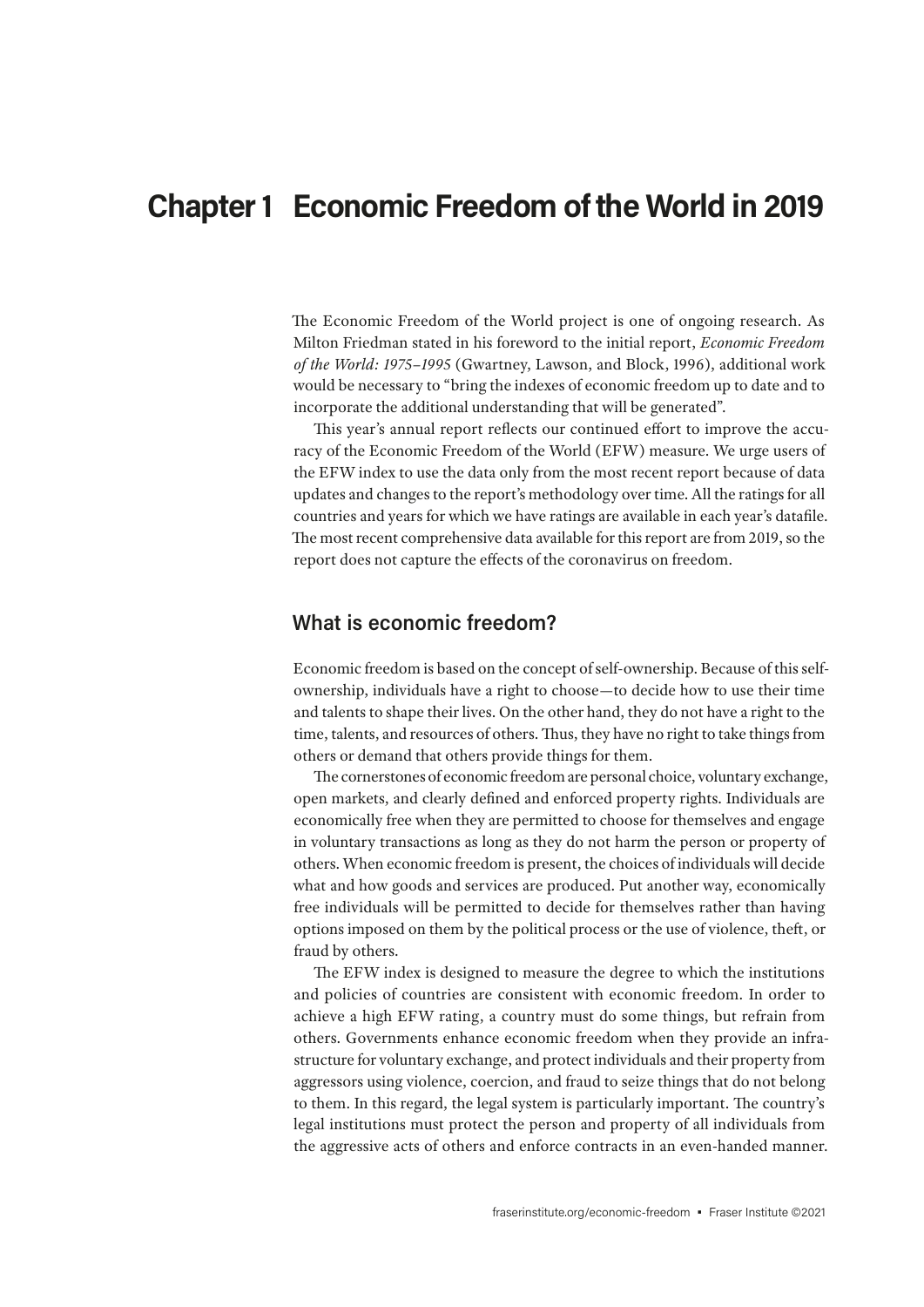Access must also be provided to a sound money that results in macroeconomic price stability and predictability. Governments must also refrain from actions that restrict personal choice, interfere with voluntary exchange, and limit entry into markets. Economic freedom is reduced when taxes, government expenditures, and regulations are substituted for personal choice, voluntary exchange, and market coordination.

The EFW measure might be thought of as a measure of the degree to which scarce resources are allocated by personal choices coordinated by markets rather than centralized planning directed by the political process. It might also be thought of as an effort to identify how closely the institutions and policies of a country correspond with the classical liberal ideal of a limited government, where the government protects property rights and arranges for the provision of a limited set of "public goods" such as national defense and access to money of sound value, but little beyond these core functions. To a large degree, a country's EFW summary rating is a measure of how closely its institutions and policies compare with the idealized structure implied by standard textbook analysis of microeconomics.

## **The Economic Freedom of the World index—an overview**

The EFW index provides a comprehensive measure of the consistency of a country's institutions and policies with economic freedom. It is an outgrowth of a series of six conferences hosted by Milton and Rose Friedman and Michael Walker from 1986 to 1994, which produced three books (Walker, 1988; Block, 1991; Easton and Walker, 1992) reporting the various prototypes and approaches examined in the discussions that culminated in the initial publication, *Economic Freedom of the World: 1975-1995*. In addition to the Friedmans, several of the world's leading economists including Douglass North, Gary Becker, Peter Bauer, William Niskanen, and Gordon Tullock participated in the discussions leading to the EFW index. The index is published by a network of institutes spearheaded by the Fraser Institute in Canada. Members of the network and other interested parties meet annually to review the structure of the index and consider ideas for its improvement.

The construction of the EFW index is based on three important methodological principles. First, objective sources of data are preferred to those that involve surveys or value judgments. With that said, given the multidimensional nature of economic freedom and the importance of legal and regulatory elements, it is sometimes necessary to use data based on surveys, expert panels, and generic case studies. To the fullest extent possible, however, the index uses objective sources of data. Second, the data used to construct the index ratings are from external sources such as the International Monetary Fund, World Bank, and World Economic Forum that provide data for a large number of countries. Data provided directly from a source within a country are rarely used. Importantly, the value judgments of the authors or others in the Economic Freedom Network are never used to alter the raw data or the rating of any country. Third, transparency is present throughout. The report provides information about the data sources, the methodology used to transform raw data into the ratings of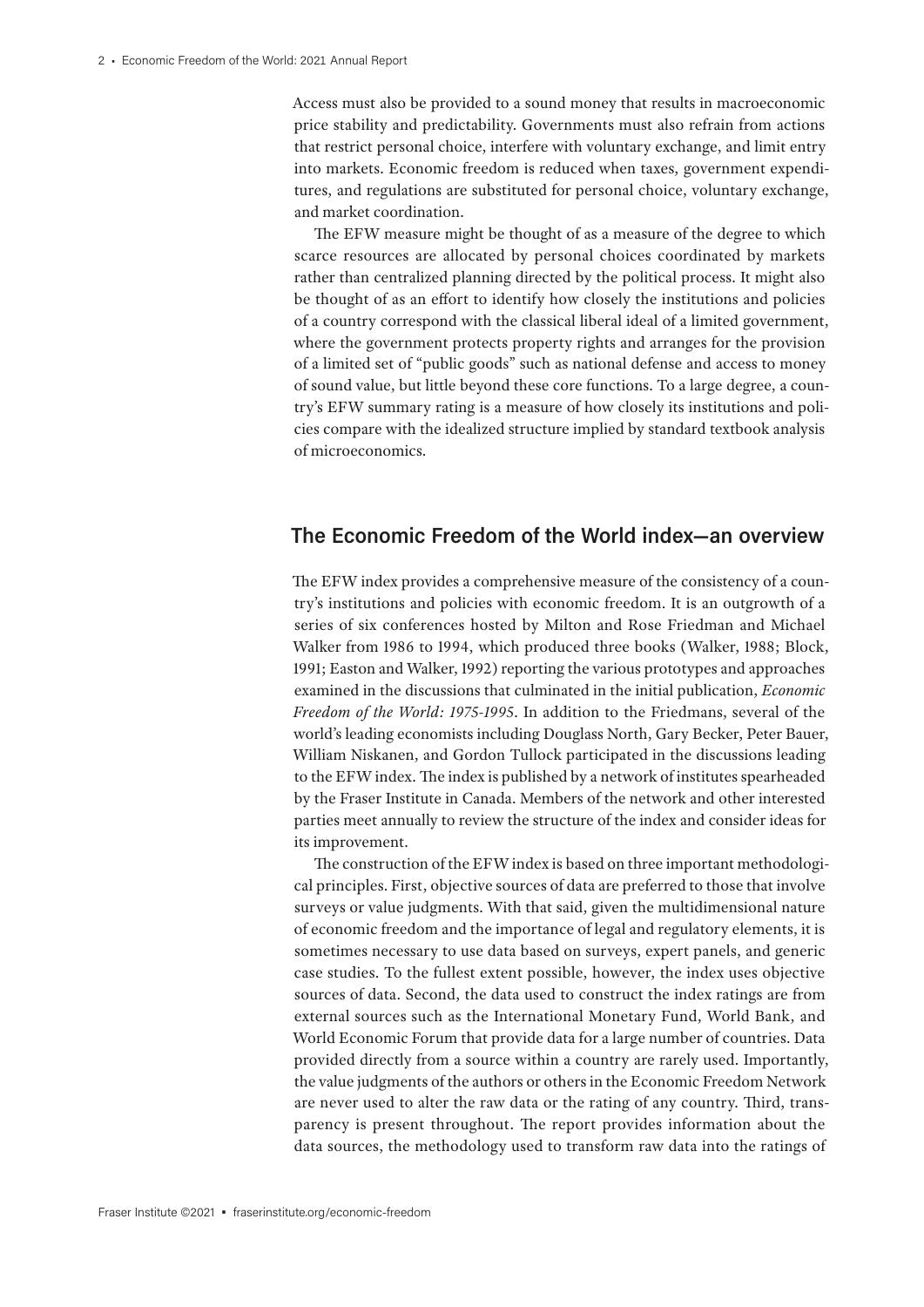the subcategories and how these ratings are used to construct both the area and summary ratings. Methodological details can be found in the Appendix: Explanatory Notes and Data Sources of this report (pp. 251–264). The entire data set used in the construction of the index is freely available to researchers at <www.fraserinstitute.org/economic-freedom/dataset>.

The EFW index rates up to 165 jurisdictions. The data are available annually from 2000 to 2019 and for years ending in zero or five back to 1970. This dataset makes it possible for scholars to analyze the impact of both cross-country differences in economic freedom and changes in that freedom across a time frame of several decades. The EFW measure is a valuable tool for scholars seeking to examine the contribution of economic institutions more thoroughly and disentangle their influence from political, climatic, locational, cultural, and historical factors as determinants of growth and development.

#### Structure of the EFW index

Exhibit 1.1 indicates the structure of the EFW index. The index measures the degree of economic freedom present in five major areas: [1] Size of Government, [2] Legal System and Property Rights, [3] Sound Money [4] Freedom to Trade Internationally, and [5] Regulation of credit, labor, and business.

Within the five major areas, there are 24 components in the index. Many of the components are themselves made up of several sub-components. In total, the index incorporates 42 distinct variables. Each component (and sub-component) is placed on a scale from 0 to 10 that reflects the distribution of the underlying data. When sub-components are present, they are averaged to derive the component rating. The component ratings within each area are then averaged to derive ratings for each of the five areas. In turn, the five area ratings are averaged to derive the summary rating for each country.

**Area 1: Size of Government** focuses on how government expenditures and tax rates affect economic freedom. Taken together, the five components of Area 1 measure the degree to which a country relies on personal choice and markets rather than government budgets and political decision-making. Countries with lower levels of government spending, lower marginal tax rates, and less government investment and state ownership of assets earn the highest ratings in this area.

**Area 2: Legal System and Property Rights** focuses on the importance of the legal system as a determinant of economic freedom. Protection of persons and their rightfully acquired property is a central element of economic freedom. Many would argue that it is the most important function of government. The key ingredients of a legal system consistent with economic freedom are rule of law, security of property rights, an independent and unbiased judiciary, and impartial and effective enforcement of the law. The eight components of Area 2 are indicators of how effectively the protective functions of government are performed.

**Area 3: Sound Money** focuses on the importance of money and relative price stability in the exchange process. Sound money—money with relatively stable purchasing power across time—reduces transaction costs and facilitates exchange, thereby promoting economic freedom. The four components of this area provide a measure of the extent to which people in different countries have access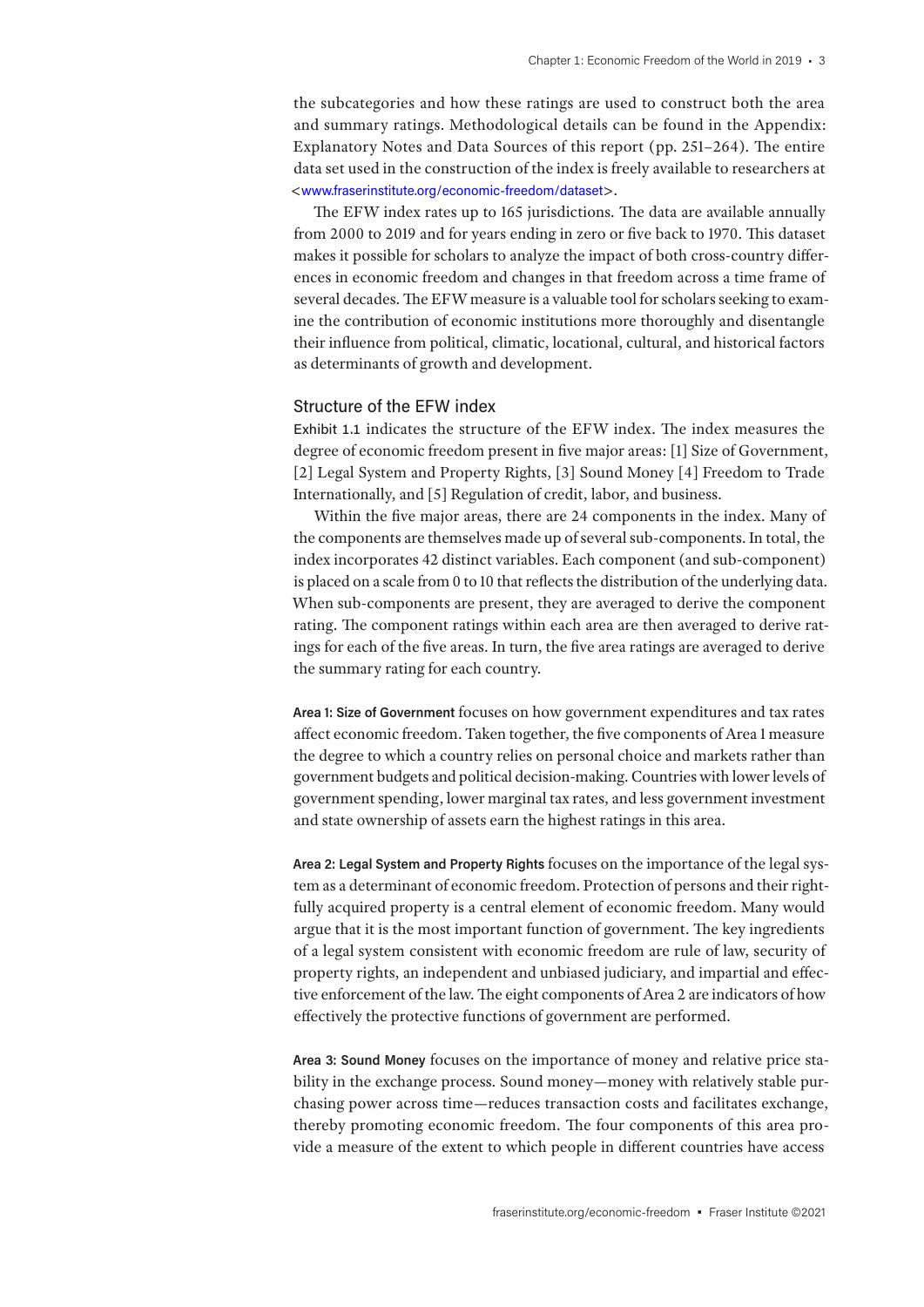## Exhibit 1.1: Areas, Components, and Sub-components of the EFW Index

| 1. Size of Government                                                                                             |                                                                                    |
|-------------------------------------------------------------------------------------------------------------------|------------------------------------------------------------------------------------|
| A. Government consumption                                                                                         | D. Top marginal tax rate                                                           |
| B. Transfers and subsidies                                                                                        | (i) Top marginal income tax rate<br>(ii) Top marginal income and payroll tax rates |
| C. Government investment                                                                                          | E. State ownership of assets                                                       |
| 2. Legal System and Property Rights <sup>1</sup>                                                                  |                                                                                    |
| A. Judicial independence                                                                                          | E. Integrity of the legal system                                                   |
| B. Impartial courts                                                                                               | F. Legal enforcement of contracts                                                  |
| C. Protection of property rights                                                                                  | G. Regulatory costs of the sale of real property                                   |
| D. Military interference in rule of law and politics                                                              | H. Reliability of police                                                           |
| 3. Sound Money                                                                                                    |                                                                                    |
| A. Money growth                                                                                                   | C. Inflation: most recent year                                                     |
| B. Standard deviation of inflation                                                                                | D. Freedom to own foreign currency bank accounts                                   |
| 4. Freedom to Trade Internationally                                                                               |                                                                                    |
| A. Tariffs                                                                                                        | C. Black-market exchange rates                                                     |
| (i) Revenue from trade taxes (% of trade sector)                                                                  | D. Controls of the movement of capital and people                                  |
| (ii) Mean tariff rate<br>(iii) Standard deviation of tariff rates                                                 | (i) Financial openness                                                             |
| B. Regulatory trade barriers<br>(i) Non-tariff trade barriers<br>(ii) Compliance costs of importing and exporting | (ii) Capital controls<br>(iii) Freedom of foreigners to visit                      |
| 5. Regulation                                                                                                     |                                                                                    |
| A. Credit market regulations                                                                                      | (v) Mandated cost of worker dismissal                                              |
| (i) Ownership of banks                                                                                            | (vi) Conscription                                                                  |
| (ii) Private sector credit<br>(iii) Interest rate controls / negative real interest rates                         | C. Business regulations                                                            |
| B. Labor market regulations                                                                                       | (i) Administrative requirements<br>(ii) Bureaucracy costs                          |
|                                                                                                                   |                                                                                    |

- (i) Hiring regulations and minimum wage
- (ii) Hiring and firing regulations
- (iii) Centralized collective bargaining
- (iv) Hours regulations
- (iii) Starting a business
- (iv) Impartial public administration
- (v) Licensing restrictions
- (vi) Cost of tax compliance

Note 1: Area 2 ratings are adjusted by the Gender Legal Rights Adjustment (Fike, 2017) to reflect disparities in the legal treatment of women.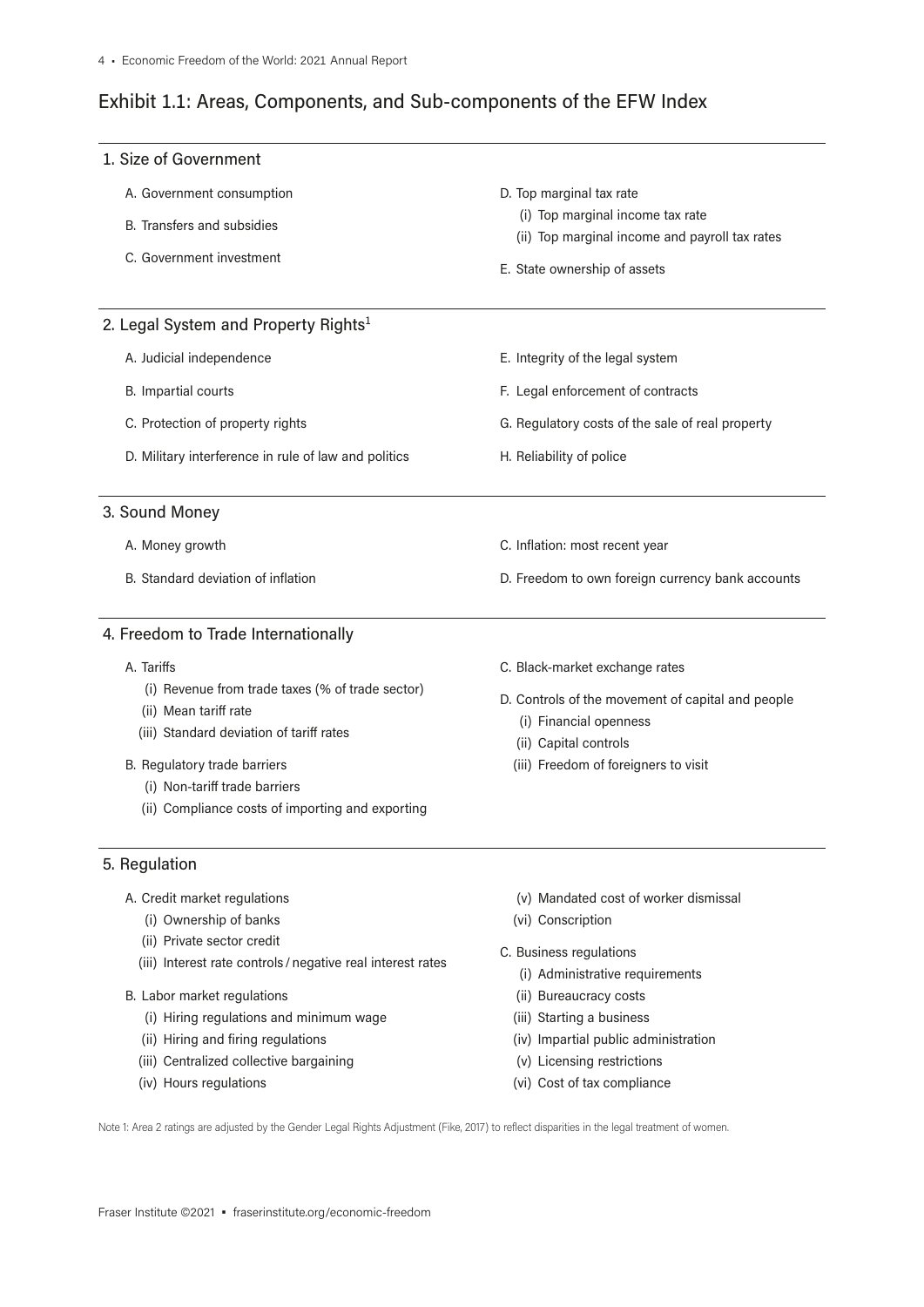to sound money. In order to earn a high rating in Area 3, a country must follow policies and adopt institutions that lead to low (and stable) rates of inflation and avoid regulations that limit the ability to use alternative currencies.

**Area 4: Freedom to Trade Internationally** focuses on exchange across national boundaries. In our modern world, freedom to trade with people in other countries is an important ingredient of economic freedom. When governments impose restrictions that reduce the ability of their residents to engage in voluntary exchange with people in other countries, economic freedom is diminished. The components in Area 4 are designed to measure a wide variety of trade restrictions: tariffs, quotas, hidden administrative restraints, and controls on exchange rates and the movement of capital. In order to get a high rating in this area, a country must have low tariffs, easy clearance and efficient administration of customs, a freely convertible currency, and few controls on the movement of physical and human capital.

**Area 5: Regulation** measures how regulations that restrict entry into markets and interfere with the freedom to engage in voluntary exchange reduce economic freedom. The components of Area 5 focus on regulatory restraints that limit the freedom of exchange in credit, labor, and product markets.

#### Key changes to the EFW index in the 2021 Annual Report

We have added three new countries with scores for 2019: Comoros, Djibouti, and Somalia. These are the final three countries to be fully incorporated into the EFW index from the now discontinued *Economic Freedom of the Arab World* series of reports. This brings the total number of countries to 165, up from 162.

Unfortunately, presumably because of the coronavirus pandemic, the World Bank has yet to release a new *Doing Business* report and the World Economic Forum elected not to release new ratings in its *Global Competitiveness Report*. As a result, we were not able to update completely many components of the EFW index that rely on those sources for all or a portion of the scores. Given this reality, it is perhaps best to think of this edition of the EFW index as being a reflection of 2018/2019 as many 2018 data points had to be carried over to 2019. We will fully update the 2019 data if and when these sources become available.

In 2019 and 2020, we integrated a number of variables from the Varieties of Democracy (VDem) database (Coppedge *et al*., 2021) into the EFW index. We originally based our ratings on the normalized z-scores as reported in VDem, but in this edition of the report, and going forward, we used VDem's "linearized original scale" data. V-Dem reports a version of their processed data that returns it to their original interval, typically 0–4. We make use of this version of the data because it gives us a clean set of intervals to translate to our 0–10 scale. This change has resulted only in very minor changes to the EFW index ratings for most jurisdictions in those EFW components that rely in whole or in part on the VDem data.

In 2020, the World Bank made modifications to the Women, Business, & the Law database that have changed the composition of the gender-adjustment factor used to modify Area 2. First, the World Bank no longer includes separate variables measuring the legal rights of married and unmarried women. In addition, several questions regarding industry-specific restrictions on women's labor have been dropped. They have also added a few new variables, including one that captures whether married couples have equal administrative rights over their shared assets.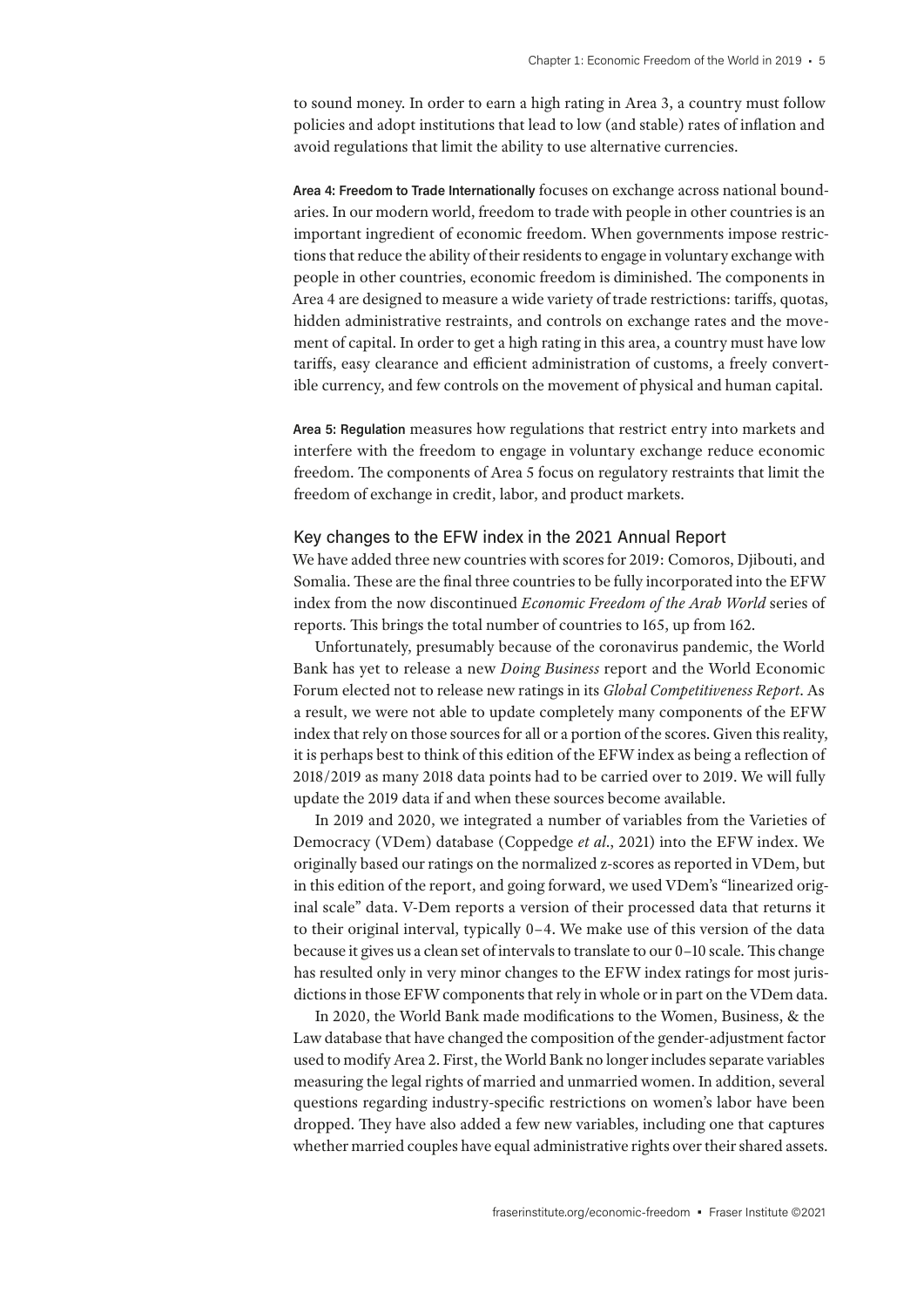Finally, this data is now updated on an annual basis instead of every other year and is available for each country going back to 1970. These changes allow for a genderadjustment factor that is more consistently measured across all countries and years.

As a result of these changes, there are now 17 variables used to calculate the Gender Legal Rights Adjustment: 16 variables that overlap with the previous genderadjustment factors plus the new property rights variable. These 17 factors are:

- 1. Can a woman apply for a passport in the same way as a man?
- 2. Can a woman travel outside the country in the same way as a man?
- 3. Can a woman travel outside her home in the same way as a man?
- 4. Can a woman choose where to live in the same way as a man?
- 5. Can a woman get a job in the same way as a man?
- 6. Can a woman work at night in the same way as a man?
- 7. Can a woman work in a job deemed dangerous in the same way as a man?
- 8. Can a woman work in an industrial job in the same way as a man?
- 9. Is there no legal provision that requires a married woman to obey her husband?
- 10. Can a woman be head of household in the same way as a man?
- 11. Can a woman sign a contract in the same way as a man?
- 12. Can a woman register a business in the same way as a man?
- 13. Can a woman open a bank account in the same way as a man?
- 14. Do men and women have equal ownership rights to immovable property?
- 15. Do sons and daughters have equal rights to inherit assets from their parents?
- 16. Do male and female surviving spouses have equal rights to inherit assets?
- 17. Does the law grant spouses equal administrative authority over assets during marriage?

The method for calculating gender adjustment score for each country remains unchanged. For each question, if the written law treats men and women equally that country receives "1" for that question and a "0" if women face additional restrictions that men do not face. The overall gender-adjustment factor is a simple average of a country's score for each of these 17 questions.

#### Construction of Area and Summary ratings

Theory provides us with some direction about elements that should be included in the five areas and the summary index, but it does not indicate what weights should be attached to the components within the areas or among the areas in the construction of the summary index. It would be nice if these factors were independent of each other and a weight could be attached to each of them. In the past, we investigated several methods of weighting the various components, including principle component analysis and a survey of economists. We have also invited others to use their own weighting structure if they believe that it is preferable. Our experience indicates that the summary index is not very sensitive to alternative weighting methods.

Furthermore, there is reason to question whether the areas (and components) are independent or work together like the wheels, motor, transmission, driveshaft, and frame of a car. Just as these interconnected parts provide for the mobility of an automobile, it may be the combination of interrelated factors that brings about economic freedom. Which is more important for the mobility of an automobile: the motor, wheels, or transmission? The question cannot be easily answered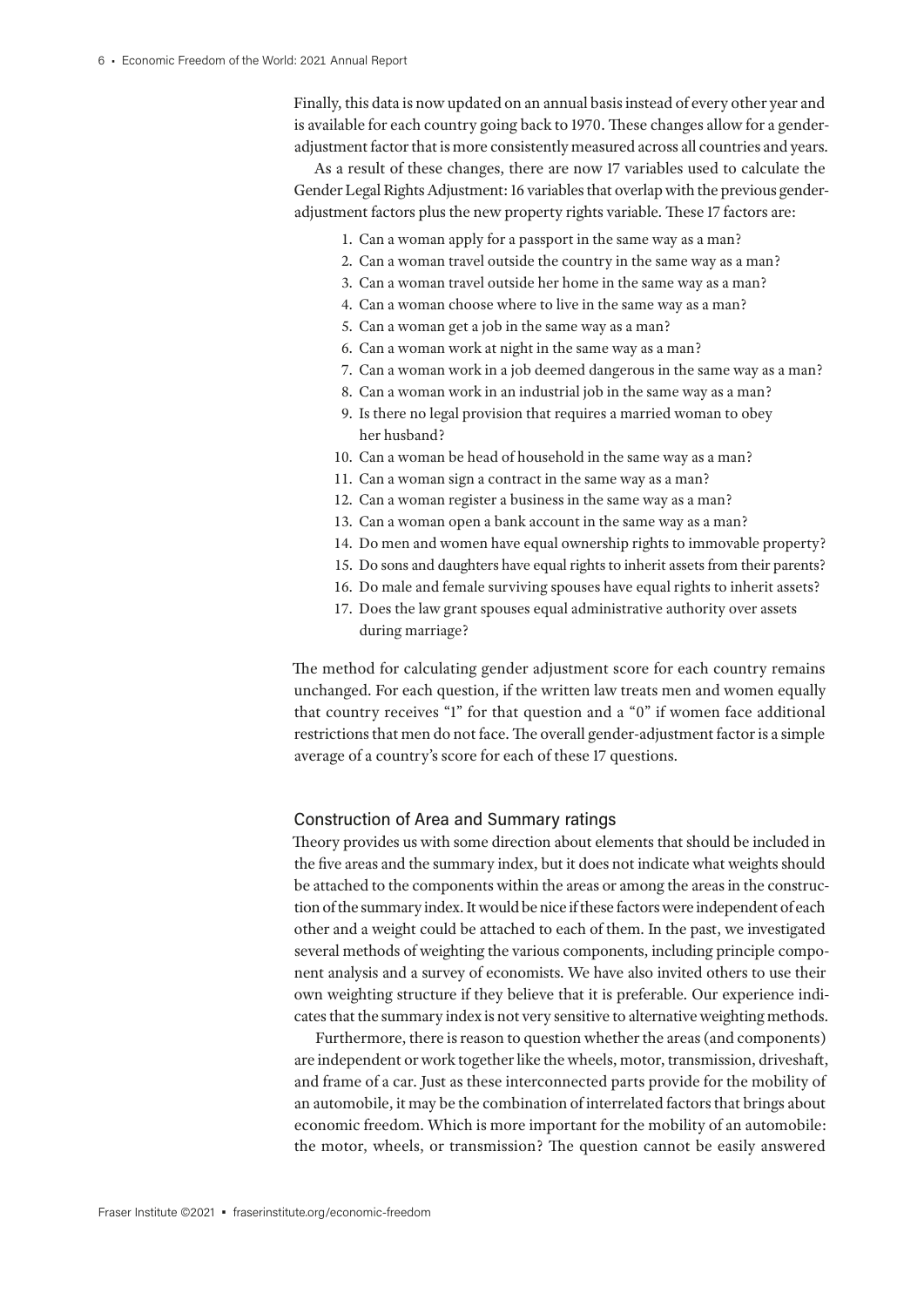be-cause the parts work together. If any of these key parts break down, the car is immobile. Institutional quality may be much the same. If any of the key parts are absent, the overall effectiveness is undermined.

As the result of these two considerations, we organize the elements of the index in a manner that seems sensible to us but we make no attempt to weight the components in any special way when deriving either area or summary ratings. Of course, the component and sub-component data are available to researchers who would like to consider alternative weighting schemes and we encourage them to do so.

In 2017, we introduced an adjustment to the rating of Area 2 that reflects crosscountry differences in legal rights based on gender. See Rosemarie Fike's description in chapter 3 of the 2017 report (Fike, 2017) for the details on this adjustment. This method was updated in 2021 by Dr. Fike as described above. The Fraser Institute has created a stand-alone website (womenandprogress.org) that explores how economic freedom contributes to women's advancement.

## **Summary Economic Freedom ratings in 2019**

Exhibits 1.2a and 1.2b (pp. 8–9) present the summary economic-freedom ratings, sorted from highest to lowest, for the 165 jurisdictions of this year's report. These ratings are for 2019, the most recent year for which comprehensive data are available. Hong Kong and Singapore, as usual, occupy the top two positions. The next highest scoring nations are New Zealand, Switzerland, Georgia, the United States, Ireland, Lithuania, Australia, and Denmark.

The rankings of some other major countries are Canada  $(14<sup>th</sup>)$ , Japan  $(18<sup>th</sup>)$ , Germany (22<sup>nd</sup>), Italy (47<sup>th</sup>), France (53<sup>rd</sup>), Mexico (75<sup>th</sup>), Russia (100<sup>th</sup>), India ( $108<sup>th</sup>$ ), Brazil ( $109<sup>th</sup>$ ), and China ( $116<sup>th</sup>$ ). The 10 lowest-rated countries are: Central African Republic, Democratic Republic of Congo, Syria, Republic of Congo, Iran, Zimbabwe, Algeria, Libya, Sudan, and, lastly, Venezuela.

Hong Kong has been in the first position at the top of the EFW index for all years for which we have data, and this remains the case in 2019. The ratings in this year's report are based on data for 2019. Thus, Hong Kong's rating in this report still does not fully reflect all the unrest that began in 2019; or the new security law imposed in 2020 by the Chinese government, with potential sentences of life imprisonment, and the accompanying arrests in its aftermath. Even so, we are perhaps just beginning to see the effect of policy changes in Hong Kong as the result of the 1997 establishment of Hong Kong as a Special Administrative Region within China. In this year's report, Hong Kong's overall EFW rating fell by over one-tenth of a point to 8.91 in 2019 from 9.03 in 2018. Almost the entirety of this decline in the overall rating is the result of a decline in its score for Area 2. Legal Structure and Property Rights from 7.87 to 7.53—this is a decline of over two-tenths of a standard deviation in Area 2. It should be noted, further, that this decline was the result of a partial update to most of the measures in Area 2 because our data from the Global Competitiveness Report and Doing Business could not be up-dated this year. Our expectation is that the ratings for Hong Kong both overall and especially in Area 2 will see a further degradation once more complete data are integrated into the EFW index.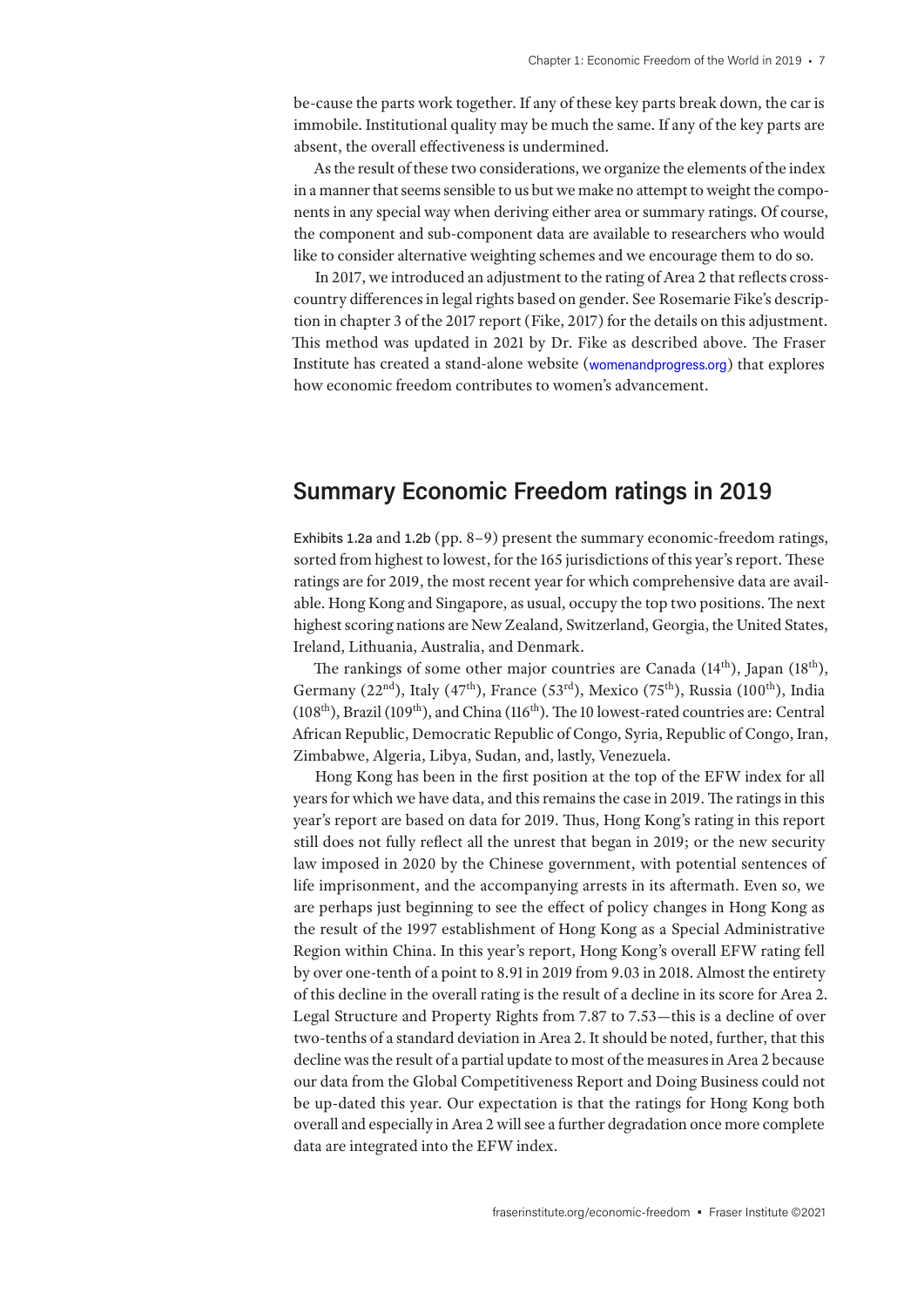# Exhibit 1.2a: Summary Economic Freedom Ratings for 2019, First and Second Quartiles

|                        | 0 | 2              | 4                 | 6                  | 8 | 10   |                         | $\overline{\mathbf{c}}$<br>$\pmb{0}$ | 4                   | 6 | 8 | 10   |
|------------------------|---|----------------|-------------------|--------------------|---|------|-------------------------|--------------------------------------|---------------------|---|---|------|
| Hong Kong SAR, China 1 |   |                |                   |                    |   | 8.91 | Israel 43               |                                      |                     |   |   | 7.63 |
| Singapore 2            |   | $\mathbf{I}$   | $\mathbf{I}$      | $\mathbf{I}$       |   | 8.81 | Seychelles 43           | $\mathsf I$                          | $\mathsf I$         |   |   | 7.63 |
| New Zealand 3          |   |                |                   |                    |   | 8.56 | Belgium 45              |                                      |                     |   |   | 7.62 |
| Switzerland 4          |   |                |                   |                    |   | 8.48 | Botswana 45             | $\mathbf{I}$                         | 1                   |   |   | 7.62 |
| Georgia 5              |   |                |                   |                    |   | 8.26 | Italy 47                |                                      |                     |   |   | 7.61 |
| United States 6        |   |                | $\mathbf{I}$      | $\mathbf{I}$       |   | 8.24 | Korea, Republic 47      |                                      |                     |   |   | 7.61 |
| Ireland 7              |   |                |                   |                    |   | 8.21 | Slovak Republic 47      |                                      |                     |   |   | 7.61 |
| Lithuania 8            |   | $\mathbf{I}$   | $\mathbb{L}$      | $\mathbb{L}$       |   | 8.21 | Jordan 50               | $\mathsf I$                          | $\mathbb{L}$        |   |   | 7.59 |
| Australia 9            |   |                |                   |                    |   | 8.20 | Dominican Republic 51   |                                      |                     |   |   | 7.58 |
| Denmark 10             |   |                | $\mathbf{I}$      | $\mathbb{L}$       |   | 8.17 | Bahamas 52              | $\mathsf I$                          | $\mathsf I$         |   |   | 7.56 |
| Mauritius 11           |   |                |                   |                    |   | 8.16 | France 53               |                                      |                     |   |   | 7.55 |
| United Kingdom 12      |   | $\mathbf{I}$   | $\mathsf I$       | I.                 |   | 8.15 | Hungary 54              | $\mathsf I$                          | $\mathsf I$         |   |   | 7.53 |
| Estonia 13             |   |                |                   |                    |   | 8.11 | Kazakhstan 55           |                                      |                     |   |   | 7.52 |
| Canada 14              |   |                |                   |                    |   | 8.06 | Malaysia 55             | $\mathbf{I}$                         | L                   |   |   | 7.52 |
| Armenia 15             |   |                | $\mathsf{I}$      |                    |   | 8.03 | Slovenia 57             |                                      |                     |   |   | 7.43 |
| Malta 16               |   |                |                   |                    |   | 8.03 | Philippines 58          | $\mathsf I$                          | Τ.                  |   |   | 7.42 |
| Taiwan 17              |   |                | $\mathbf{I}$      | $\mathbf{L}$       |   | 8.02 | Uganda 58               | $\mathbf{I}$                         | $\mathbf{I}$        |   |   | 7.42 |
| Japan 18               |   |                |                   |                    |   | 7.98 | El Salvador 60          |                                      |                     |   |   | 7.39 |
| Netherlands 19         |   | $\mathbf{I}$   | $\mathbf{I}$      | $\mathbf{I}$       |   | 7.96 | Mongolia 61             | $\mathbf I$                          | $\mathbb{I}$        |   |   | 7.38 |
| Latvia 20              |   |                |                   |                    |   | 7.94 | Croatia 62              |                                      |                     |   |   | 7.36 |
| Finland 21             |   |                |                   |                    |   | 7.92 | Uruguay 62              | $\overline{1}$                       | $\overline{1}$      |   |   | 7.36 |
| Germany 22             |   |                |                   |                    |   | 7.91 | Rwanda 64               |                                      |                     |   |   | 7.35 |
| Iceland 23             |   | $\mathbf{I}$   | $\mathbf{I}$      |                    |   | 7.90 | Bahrain 65              | $\mathsf I$                          | $\mathsf I$         |   |   | 7.33 |
| Cyprus 24              |   |                | $\mathsf{I}$      |                    |   | 7.89 | Brunei Darussalam 66    | $\mathsf{I}$                         | 1                   |   |   | 7.30 |
| Spain 25               |   |                |                   |                    |   | 7.89 | Moldova 66              |                                      |                     |   |   | 7.30 |
| Romania 26             |   | $\mathbf{I}$   | Τ                 | $\mathbf{I}$       |   | 7.88 | United Arab Emirates 68 | $\mathbf{I}$<br>L                    | $\mathbf{I}$<br>Τ   |   |   | 7.28 |
| Czech Republic 27      |   |                |                   |                    |   | 7.87 | Trinidad and Tobago 69  |                                      |                     |   |   | 7.27 |
| Austria 28             |   |                | $\mathbf{I}$      |                    |   | 7.86 | Honduras 70             | $\mathbf{I}$                         | $\mathbf{I}$<br>Ι.  |   |   | 7.26 |
| Chile 29               |   |                |                   |                    |   | 7.85 | Indonesia 70            |                                      |                     |   |   | 7.26 |
| Luxembourg 30          |   |                |                   |                    |   | 7.84 | Cambodia 72             |                                      |                     |   |   | 7.22 |
| Albania 31             |   | $\mathsf I$    | $\mathbb{L}$      | $\mathbb{L}$       |   | 7.81 | Paraguay 72             | $\mathsf I$                          | $\mathsf I$         |   |   | 7.22 |
| Guatemala 32           |   |                |                   |                    |   | 7.80 | Serbia 72               |                                      |                     |   |   | 7.22 |
| Panama 33              |   | $\mathbb T$    | $\mathbb{L}$      | $\mathbf{I}$       |   | 7.79 | Mexico 75               | L                                    | $\mathsf I$         |   |   | 7.20 |
| Portugal 33            |   |                |                   |                    |   | 7.79 | Poland 75               |                                      |                     |   |   | 7.20 |
| Peru 35                |   | $\mathbf{I}$   | $\mathbb{L}$      | $\mathbb{L}$       |   | 7.78 | Kyrgyz Republic 77      | L                                    | Τ.                  | L |   | 7.17 |
| Bulgaria 36            |   |                |                   |                    |   | 7.76 | Greece 78               |                                      |                     |   |   | 7.15 |
| Norway 37              |   | $\mathbf{I}$   | $\mathbf{L}$<br>Τ | $\mathbb{L}$<br>Ι. |   | 7.72 | North Macedonia 79      | $\mathbf{I}$<br>$\mathbf{I}$         | $\overline{1}$<br>Τ |   |   | 7.13 |
| Sweden 37              |   |                |                   |                    |   | 7.72 | Qatar 80                |                                      |                     |   |   | 7.09 |
| Jamaica 39             |   | $\mathsf I$    | $\mathbb{L}$      | $\mathbb{L}$       |   | 7.71 | Zambia 80               | $\mathsf I$                          | $\mathsf I$         |   |   | 7.09 |
| Costa Rica 40          |   | $\mathbb T$    | $\mathbb{L}$      | $\mathbb{I}$       |   | 7.68 | Gambia 82               |                                      |                     |   |   | 7.04 |
| Cabo Verde 41          |   |                |                   |                    |   | 7.65 | Nicaragua 82            | $\mathsf I$                          | $\mathsf I$         |   |   | 7.04 |
| Montenegro 42          |   | $\sim 10^{-1}$ | $\mathbf{1}$      | $\mathbf{1}$       |   | 7.64 |                         |                                      |                     |   |   |      |
|                        |   |                |                   |                    |   |      |                         |                                      |                     |   |   |      |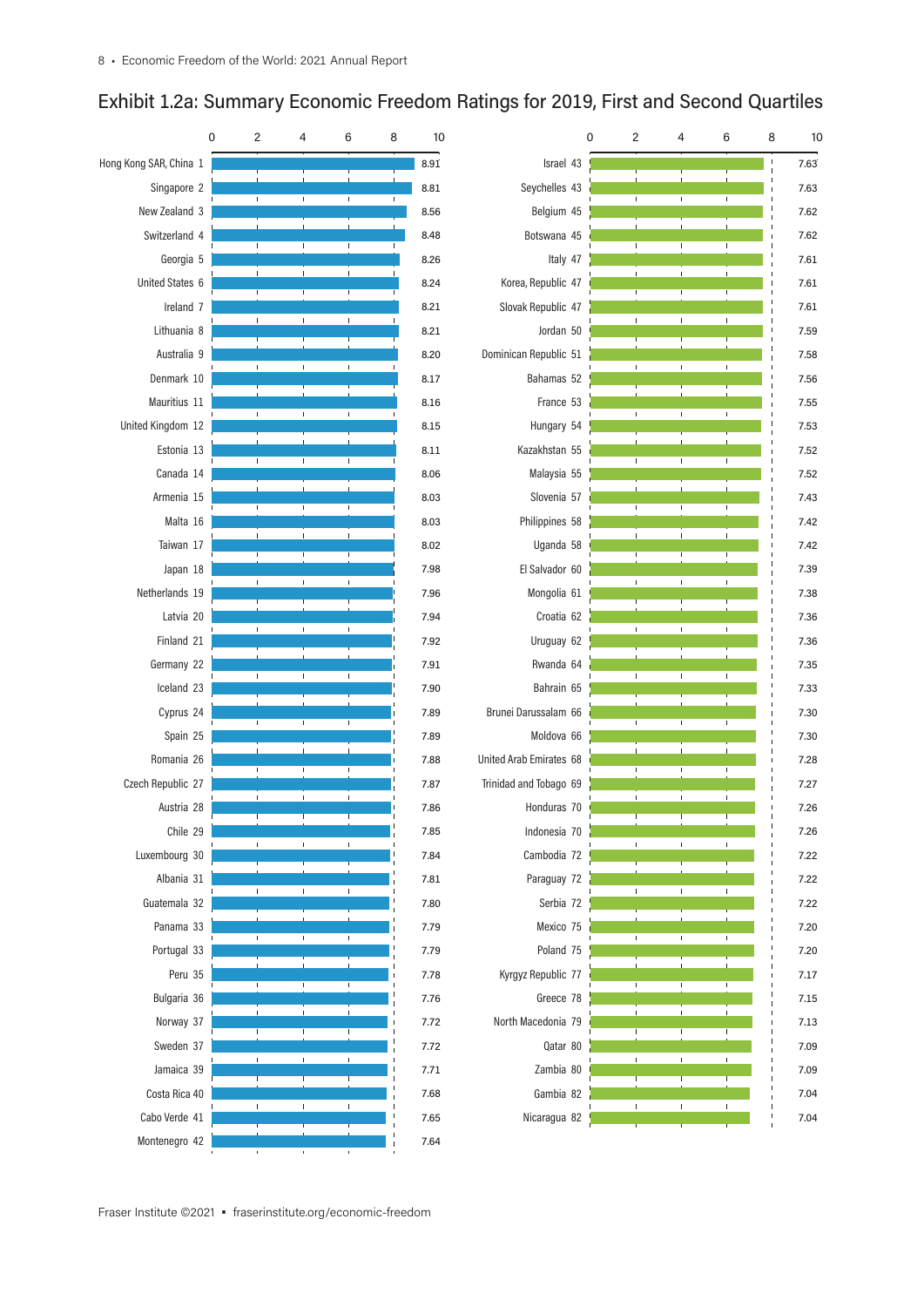#### 0 2 4 6 8 10 0 2 4 6 8 10 Nigeria 84 and 1990 and 1990 and 1990 and 1990 and 1990 and 1990 and 1990 and 1990 and 1990 and 1990 and 1990 Bolivia 125 **6.28** South Africa 84 6.97 Vietnam 126 6.26 Kenya 86 6.94 Senegal 127 6.25 Barbados 87 6.91 Papua New Guinea 128 6.23 Ukraine 129 Belarus 88 6.88 6.20 Thailand 89 Timor-Leste 130 6.87 6.19 Bosnia & Herzegovina 90 6.86 Côte d'Ivoire 131 6.18 Saudi Arabia 91 6.85 Mozambique 132 6.15 Bhutan 92 6.82 Sierra Leone 132 6.15 Colombia 92 6.82 Suriname 134 6.14 Sri Lanka 94 Guinea-Bissau 135 6.78 6.06 Lebanon 95 Bangladesh 136 6.76 6.05 Namibia 95 6.76 Eswatini 136 6.05 Burkina Faso 138 Tanzania 97 6.75 6.04 Kuwait 98 6.72 Niger 139 5.97 Tunisia 139 Nepal 99 6.71 5.97 Belize 100 6.70 Malawi 141 5.96 Pakistan 142 Russian Federation 100 6.70 5.95 Ghana 102 6.69 Myanmar 143 5.94 Ethiopia 144 Morocco 102 6.69 5.87 Cameroon 145 Oman 102 6.69 5.86 Djibouti 105 Mali 146 6.68 5.83 Ecuador 105 6.68 Gabon 147 5.80 Somalia 107 6.67 Iraq 148 5.74 India 108 6.66 Egypt, Arab Republic 149 5.68 Brazil 109 6.63 Burundi 150 5.65 Benin 110 Guinea 151 6.62 5.62 Lao PDR 111 Chad 152 6.60 5.60 Lesotho 112 Angola 153 6.57 5.50 Argentina 153 Comoros 113 6.55 5.50 Yemen, Republic 155 Fiji 114 6.54 5.45  $\overline{1}$ Turkey 114 6.54 Central African Republic 156 5.36 China 116 Congo, Dem. Republic 156 6.53 5.36 Guyana 117 6.52 Syrian Arab Republic 158 5.19 Haiti 118 6.51 Congo, Republic 159 5.08 Tajikistan 119 6.50 Iran, Islamic Republic 160 5.06 Mauritania 120 Zimbabwe 161 6.49 4.94 Azerbaijan 121 6.44 Algeria 162 4.90 Liberia 122 Libya 163 6.35 4.79 Togo 122 6.35 Sudan 164 4.19 Venezuela, R.B. 165 Madagascar 124 6.33 2.83

## Exhibit 1.2b: Summary Economic Freedom Ratings for 2019, Third and Fourth Quartiles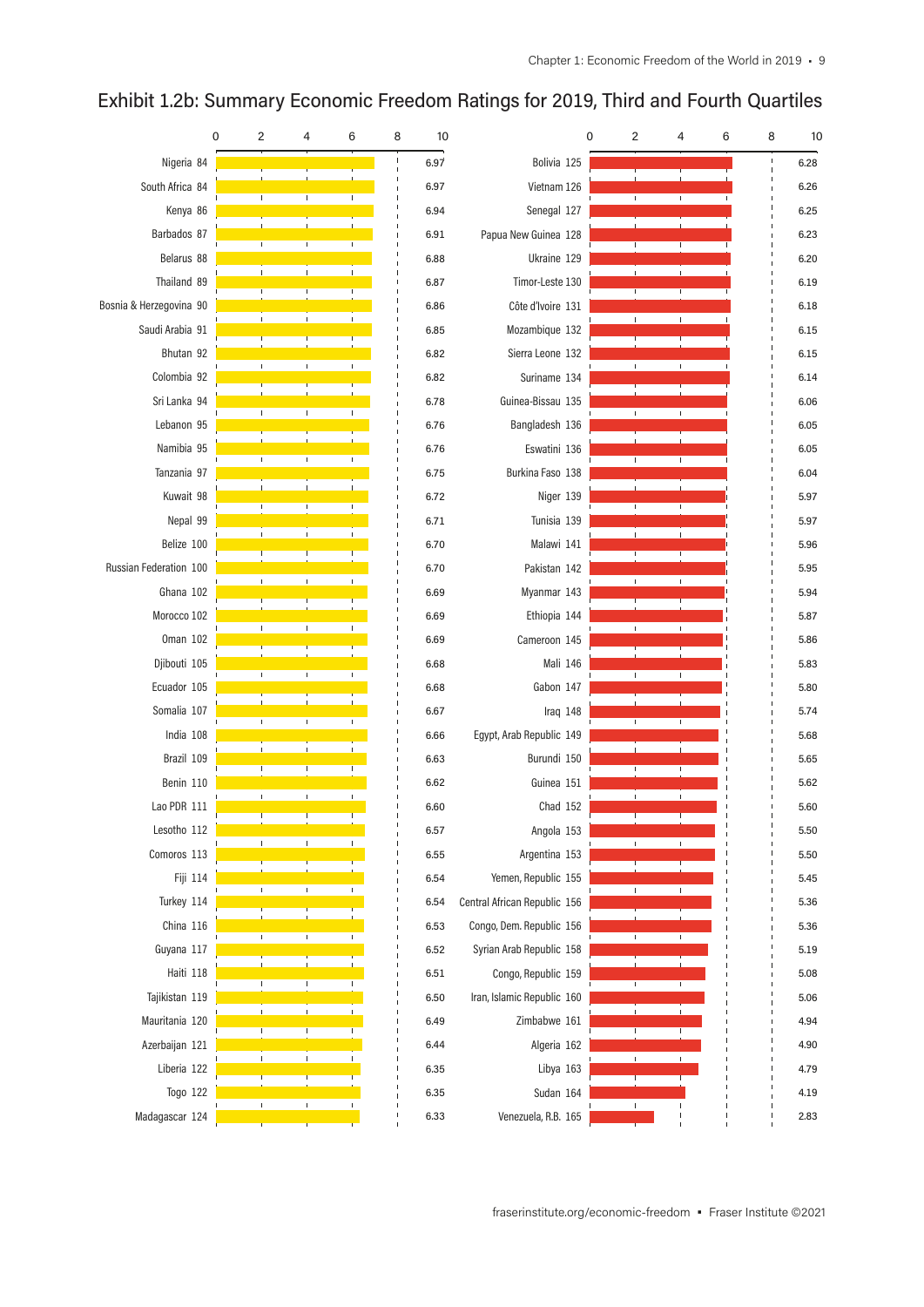# **Ratings and rankings in 2019 for the five Areas of the index and the Components of Area 5**

Exhibit 1.3 (pp. 11–15) presents the ratings (and rankings) for each of the five areas of the index and for Components 5A, 5B, and 5C. A number of interesting patterns emerge from an analysis of these data. High-income industrial economies generally rank quite high for Legal System and Property Rights (Area 2), Sound Money (Area 3), and Freedom to Trade Internationally (Area 4). Their ratings were lower, however, for Size of Government (Area 1) and Regulation (Area 5), particularly regulation of labor markets (Component 5B). This was particularly true for the high-income countries of Western Europe.

On the other hand, a number of developing nations have a small fiscal size of government but rate low in other areas and, as a result, have a low overall rating. The lesson from this is clear: a small fiscal size of government is insufficient to ensure economic freedom. The institutions of economic freedom, such as the rule of law and property rights, as well as sound money, trade openness, and sensible regulation are also required.

As the area ratings show, weakness in the rule of law and property rights is particularly pronounced in Sub-Saharan Africa, among Islamic nations, and for some nations that were formerly part of the Soviet bloc, though several countries in the latter group have made impressive strides toward improvement. Many nations in Latin America and Southeast Asia also score poorly for rule of law and property rights. The nations that rank poorly in this category also tend to score poorly in the trade and regulation areas, even though several have reasonably sized governments and sound money.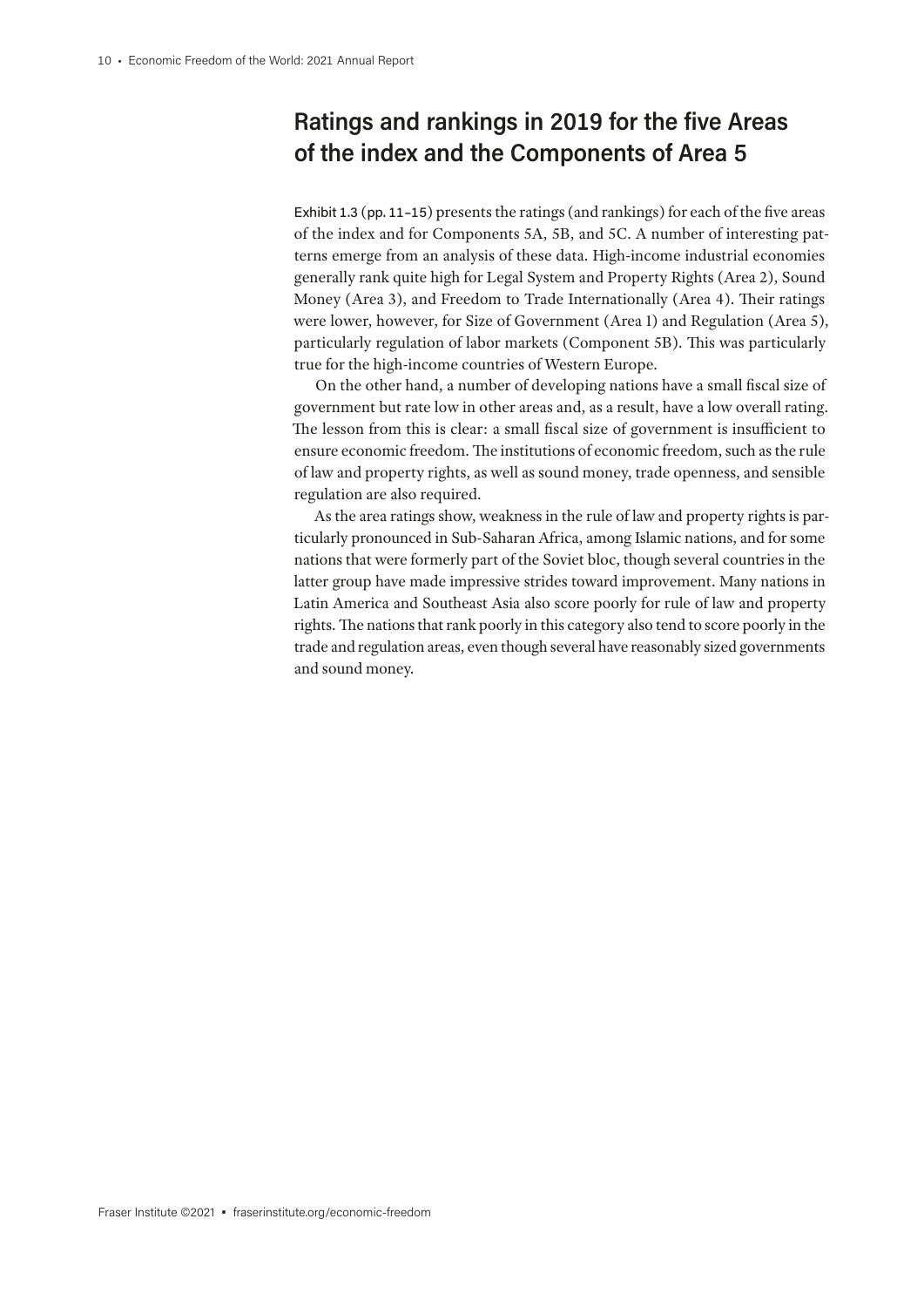|                      | Areas                 |                                             |                     |                                             |                 | <b>Components of Area 5</b> |                                                 |                                      |  |
|----------------------|-----------------------|---------------------------------------------|---------------------|---------------------------------------------|-----------------|-----------------------------|-------------------------------------------------|--------------------------------------|--|
|                      | Size of<br>Government | 2<br>Legal System<br>and Property<br>Rights | 3<br>Sound<br>Money | 4<br>Freedom<br>to trade<br>internationally | 5<br>Regulation | 5Α<br>regulations           | 5B<br>Credit market Labor market<br>regulations | 5C<br><b>Business</b><br>regulations |  |
|                      | Rating (Rank)         | Rating (Rank)                               | Rating (Rank)       | Rating (Rank)                               | Rating (Rank)   | Rating (Rank)               | Rating (Rank)                                   | Rating (Rank)                        |  |
| Albania              | 8.00(24)              | 5.3(75)                                     | 9.9(2)              | 8.2 (44)                                    | 7.7(50)         | 9.5(34)                     | 6.7(70)                                         | 6.9 (76)                             |  |
| Algeria              | 4.62 (163)            | 4.1 (128)                                   | 7.3 (124)           | 2.5(164)                                    | 5.8 (149)       | 6.2(148)                    | 5.6(117)                                        | 5.7 (135)                            |  |
| Angola               | 7.53 (47)             | 3.7(141)                                    | 4.9(161)            | 5.4 (152)                                   | 6.0(146)        | 7.0(133)                    | 5.3 (134)                                       | 5.6 (137)                            |  |
| Argentina            | 6.26(114)             | 4.8 (103)                                   | 4.0(162)            | 6.4 (118)                                   | 6.0(145)        | 6.7(142)                    | 5.1(140)                                        | 6.1(119)                             |  |
| Armenia              | 7.83 (29)             | 6.3(42)                                     | 9.6(21)             | 8.5(20)                                     | 7.8 (41)        | 9.7(21)                     | 6.5(88)                                         | 7.3 (47)                             |  |
| Australia            | 6.54 (96)             | 8.3(9)                                      | 9.7(18)             | 8.0(54)                                     | 8.5(10)         | 9.4(41)                     | 7.8 (25)                                        | 8.3(12)                              |  |
| Austria              | 5.43 (145)            | 8.3(8)                                      | 9.4 (44)            | 8.4 (26)                                    | 7.7 (53)        | 9.3(43)                     | 5.9(111)                                        | 7.8 (34)                             |  |
| Azerbaijan           | 5.38 (149)            | 5.2(77)                                     | 7.0(139)            | 7.2(81)                                     | 7.4 (74)        | 8.3 (91)                    | 6.5(81)                                         | 7.2(53)                              |  |
| Bahamas, The         | 8.77(3)               | 6.3(39)                                     | 7.8 (115)           | 6.3(127)                                    | 8.7(5)          | 9.8(13)                     | 8.4(7)                                          | 7.9 (29)                             |  |
| Bahrain              | 6.73(85)              | 4.7 (107)                                   | 9.2(71)             | 8.2(43)                                     | 7.7 (48)        | 7.6 (125)                   | 7.9 (22)                                        | 7.6 (39)                             |  |
| Bangladesh           | 8.11(23)              | 2.9(155)                                    | 7.0(141)            | 5.8 (143)                                   | 6.6 (127)       | 7.8 (115)                   | 7.1 (58)                                        | 4.8 (154)                            |  |
| <b>Barbados</b>      | 6.57(93)              | 5.8(60)                                     | 7.8 (113)           | 6.7(105)                                    | 7.6 (55)        | 9.3(43)                     | 7.0(62)                                         | 6.6(100)                             |  |
| <b>Belarus</b>       | 5.49 (142)            | 5.7(64)                                     | 8.9(81)             | 6.9(96)                                     | 7.4 (69)        | 7.3 (130)                   | 7.2 (50)                                        | 7.6 (38)                             |  |
| Belgium              | 4.75 (159)            | 7.4 (21)                                    | 9.4 (45)            | 8.4 (32)                                    | 8.1 (23)        | 9.1(58)                     | 7.4 (44)                                        | 7.9(31)                              |  |
| Belize               | 7.29 (55)             | 5.0(86)                                     | 7.1 (133)           | 6.4 (120)                                   | 7.7(51)         | 8.7(77)                     | 7.5 (38)                                        | 6.7(90)                              |  |
| Benin                | 7.96 (25)             | 4.6(111)                                    | 7.1 (132)           | 6.2 (131)                                   | 7.2 (81)        | 8.3 (102)                   | 6.3 (93)                                        | 7.1(58)                              |  |
| Bhutan               | 7.42 (50)             | 5.9(55)                                     | 7.1 (135)           | 6.0(134)                                    | 7.6 (56)        | 7.8 (116)                   | 7.9 (19)                                        | 7.1(60)                              |  |
| <b>Bolivia</b>       | 6.03 (123)            | 3.9(134)                                    | 9.3(69)             | 7.0 (92)                                    | 5.2 (157)       | 7.6 (123)                   | 3.8(161)                                        | 4.2 (159)                            |  |
| Bosnia & Herzegovina | 6.49(100)             | 4.3 (126)                                   | 8.4 (94)            | 7.8 (65)                                    | 7.4 (71)        | 10.0(1)                     | 7.2 (49)                                        | 5.0 (153)                            |  |
| <b>Botswana</b>      | 6.88 (76)             | 6.1(48)                                     | 9.4(55)             | 7.9(60)                                     | 7.8 (38)        | 8.5(87)                     | 7.4 (43)                                        | 7.7 (36)                             |  |
| Brazil               | 6.83(80)              | 5.2(81)                                     | 9.3(59)             | 7.0 (93)                                    | 4.8 (162)       | 5.4 (157)                   | 4.5 (159)                                       | 4.6 (158)                            |  |
| Brunei Darussalam    | 6.67 (88)             | 5.0(90)                                     | 8.8 (82)            | 7.2 (82)                                    | 8.8(4)          | 9.3(42)                     | 8.8(4)                                          | 8.2(18)                              |  |
| Bulgaria             | 7.02 (72)             | 5.9 (54)                                    | 9.7(20)             | 8.4 (33)                                    | 7.8 (43)        | 9.5(33)                     | 7.2(51)                                         | 6.7(86)                              |  |
| Burkina Faso         | 5.99 (126)            | 4.1(131)                                    | 6.8 (146)           | 6.3(125)                                    | 7.1 (95)        | 7.6 (124)                   | 7.0(60)                                         | 6.5(101)                             |  |
| Burundi              | 6.35 (109)            | 4.1 (130)                                   | 8.7(85)             | 2.7(163)                                    | 6.4 (132)       | 5.0(159)                    | 8.1(14)                                         | 6.2 (115)                            |  |
| Cabo Verde           | 7.62 (40)             | 6.4 (38)                                    | 9.8(6)              | 7.1(87)                                     | 7.3 (75)        | 9.8(12)                     | 4.9 (148)                                       | 7.3 (49)                             |  |
| Cambodia             | 8.37(11)              | 3.7(138)                                    | 9.3(68)             | 7.7(70)                                     | 7.0 (99)        | 9.5(35)                     | 6.5(89)                                         | 5.1(150)                             |  |
| Cameroon             | 7.50 (48)             | 2.8(157)                                    | 7.2 (128)           | 5.1(156)                                    | 6.7(118)        | 7.7 (119)                   | 7.3 (47)                                        | 5.1 (148)                            |  |
| Canada               | 6.30 (112)            | 8.0(12)                                     | 9.7(19)             | 7.7 (73)                                    | 8.6(8)          | 10.0(1)                     | 8.1 (13)                                        | 7.8 (33)                             |  |
| Central African Rep. | 6.12(118)             | 3.5(148)                                    | 6.6 (149)           | 5.2(155)                                    | 5.4 (156)       | 8.3(91)                     | 3.3(163)                                        | 4.7 (155)                            |  |
| Chad                 | 8.60(6)               | 2.7(161)                                    | 6.8 (147)           | 5.1 (157)                                   | 4.9 (161)       | 6.0(150)                    | 5.4 (130)                                       | 3.3(163)                             |  |
| Chile                | 7.83 (31)             | 6.6(32)                                     | 9.6(27)             | 8.2(48)                                     | 7.0 (97)        | 8.9 (70)                    | 5.0(146)                                        | 7.3(50)                              |  |
| China                | 6.08 (121)            | 5.2(82)                                     | 8.4 (93)            | 6.7(106)                                    | 6.3 (138)       | 6.9(137)                    | 5.5 (123)                                       | 6.6 (97)                             |  |
|                      |                       |                                             |                     |                                             |                 |                             |                                                 |                                      |  |

Ratings are shown rounded to the nearest tenth of a point, but the rankings are based on the unrounded ratings.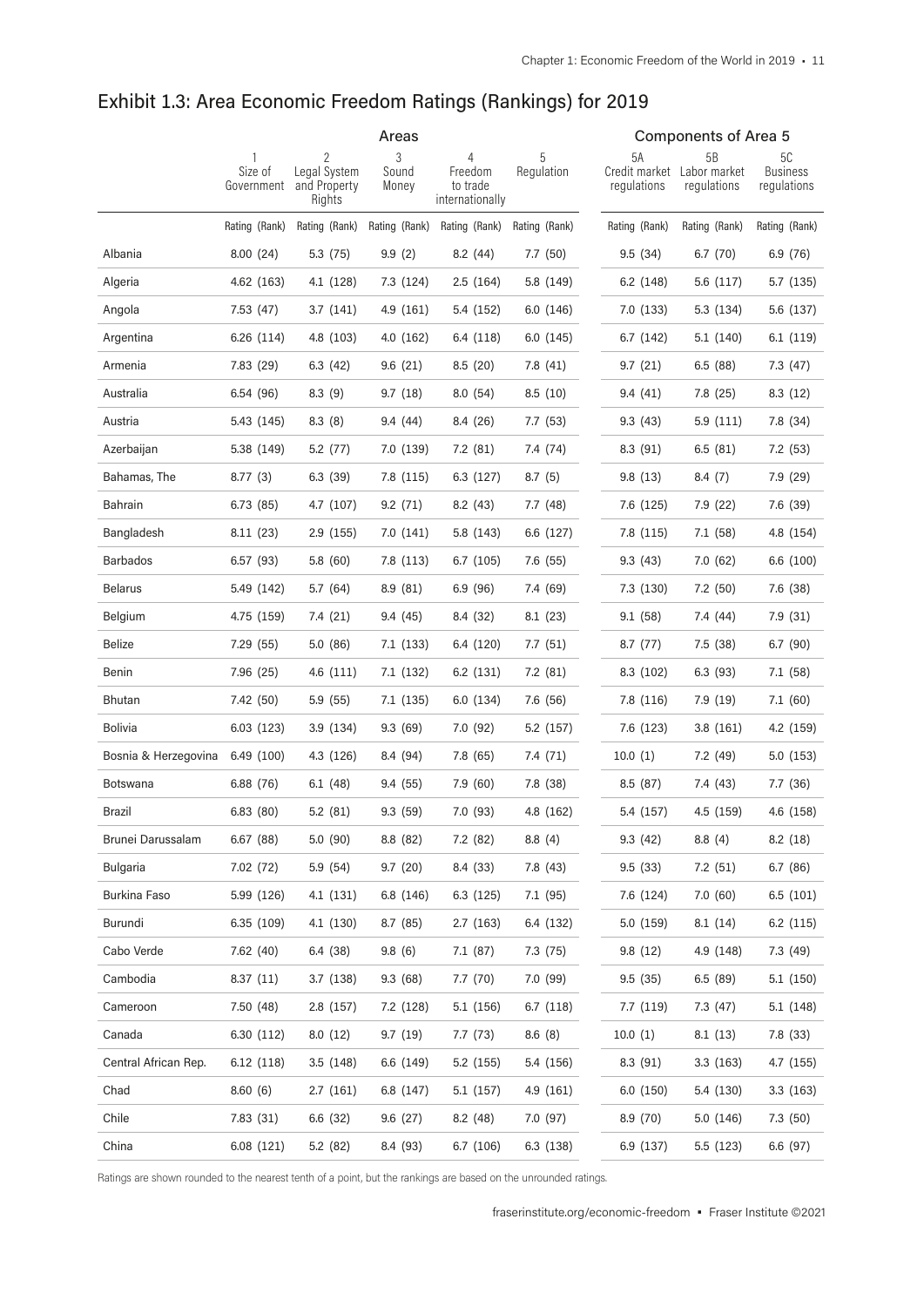|                      | Areas                 |                                        |                |                                        |               |               | <b>Components of Area 5</b>               |                                |
|----------------------|-----------------------|----------------------------------------|----------------|----------------------------------------|---------------|---------------|-------------------------------------------|--------------------------------|
|                      |                       | 2                                      | 3              | 4                                      | 5             | 5A            | 5B                                        | 5C                             |
|                      | Size of<br>Government | Legal System<br>and Property<br>Rights | Sound<br>Money | Freedom<br>to trade<br>internationally | Regulation    | regulations   | Credit market Labor market<br>regulations | <b>Business</b><br>regulations |
|                      | Rating (Rank)         | Rating (Rank)                          | Rating (Rank)  | Rating (Rank)                          | Rating (Rank) | Rating (Rank) | Rating (Rank)                             | Rating (Rank)                  |
| Colombia             | 7.04 (71)             | 4.9 (96)                               | 8.3 (97)       | 6.6 (112)                              | 7.3 (76)      | 9.5(39)       | 5.8(112)                                  | 6.6(99)                        |
| Comoros              | 6.74(83)              | 3.8(137)                               | 7.1 (130)      | 7.1(85)                                | 7.9 (33)      | 9.3(51)       | 7.7(26)                                   | 6.8(82)                        |
| Congo, Dem. Republic | 7.67 (38)             | 2.7(160)                               | 5.7 (158)      | 5.3(154)                               | 5.4 (155)     | 5.7 (151)     | 5.5(125)                                  | 5.1(149)                       |
| Congo, Republic      | 6.86 (77)             | 3.0(154)                               | 5.1 (160)      | 5.5(151)                               | 5.0(159)      | 4.7 (160)     | 5.7(116)                                  | 4.6 (156)                      |
| Costa Rica           | 7.54 (45)             | 6.4 (37)                               | 9.8(7)         | 8.1(50)                                | 6.6 (122)     | 6.7(141)      | 6.0(104)                                  | 7.1 (57)                       |
| Côte d'Ivoire        | 6.79(82)              | 4.5(115)                               | 7.3 (127)      | 5.5(150)                               | 6.9(109)      | 7.7 (120)     | 6.1(101)                                  | 6.9 (73)                       |
| Croatia              | 5.56 (138)            | 6.1(50)                                | 9.4(53)        | 8.3 (39)                               | 7.5(64)       | 9.3(43)       | 6.4(91)                                   | 6.6(93)                        |
| Cyprus               | 7.25 (58)             | 6.3(40)                                | 9.3(60)        | 8.6(16)                                | 7.9(35)       | 10.0(1)       | 6.3(94)                                   | 7.5(42)                        |
| Czech Republic       | 6.64(90)              | 7.0(28)                                | 9.0(80)        | 8.4 (29)                               | 8.3(15)       | 9.7(22)       | 8.1(12)                                   | 7.2 (56)                       |
| Denmark              | 5.34 (150)            | 8.6(3)                                 | 9.6(26)        | 8.8(8)                                 | 8.5(9)        | 10.0(1)       | 7.3 (48)                                  | 8.3(10)                        |
| Djibouti             | 6.20 (117)            | 3.4(149)                               | 9.6(25)        | 7.0(95)                                | 7.3 (80)      | 9.0(60)       | 6.8(69)                                   | 6.0(126)                       |
| Dominican Republic   | 8.77(4)               | 4.7 (105)                              | 9.6(30)        | 8.2(47)                                | 6.6 (121)     | 8.1 (108)     | 6.1(99)                                   | 5.7 (134)                      |
| Ecuador              | 7.11(65)              | 4.7 (109)                              | 8.5(88)        | 6.8(104)                               | 6.3 (136)     | 8.9(68)       | 5.0 (145)                                 | 5.1(147)                       |
| Egypt, Arab Republic | 5.43 (144)            | 3.6(143)                               | 7.7(116)       | 6.2(128)                               | 5.4 (154)     | 5.5 (156)     | 5.2 (137)                                 | 5.5 (140)                      |
| El Salvador          | 8.67(5)               | 4.4 (118)                              | 9.7(17)        | 7.8 (63)                               | 6.3 (137)     | 8.7(78)       | 4.5(158)                                  | 5.8 (132)                      |
| Estonia              | 6.60(91)              | 7.7(15)                                | 9.4(57)        | 8.7(15)                                | 8.2(19)       | 9.7(22)       | 6.3(95)                                   | 8.7(2)                         |
| Eswatini             | 5.81 (131)            | 3.8(136)                               | 7.5 (120)      | 6.0(135)                               | 7.2 (88)      | 7.9(111)      | 7.6 (32)                                  | 5.9 (129)                      |
| Ethiopia             | 6.41 (107)            | 4.5(117)                               | 6.1 (155)      | 5.5(148)                               | 6.8 (113)     | 6.9 (134)     | 6.9(64)                                   | 6.7(91)                        |
| Fiji                 | 6.01 (124)            | 5.2(80)                                | 7.1 (134)      | 6.2(129)                               | 8.2(21)       | 9.8(16)       | 8.0(17)                                   | 6.8(83)                        |
| Finland              | 5.14 (151)            | 8.6(4)                                 | 9.4(50)        | 8.5(22)                                | 8.0(30)       | 9.9(11)       | 5.3(135)                                  | 8.7(3)                         |
| France               | 5.08 (155)            | 7.2(25)                                | 9.4(46)        | 8.6(18)                                | 7.6(58)       | 8.9(69)       | 5.9 (108)                                 | 7.9 (32)                       |
| Gabon                | 6.79 (81)             | 2.7(162)                               | 6.5(151)       | 5.9 (137)                              | 7.1 (93)      | 8.3 (91)      | 7.3 (46)                                  | 5.6 (136)                      |
| Gambia, The          | 7.06(68)              | 5.0(89)                                | 9.5(41)        | 6.5(115)                               | 7.1(89)       | 6.8 (138)     | 7.9(21)                                   | 6.6 (95)                       |
| Georgia              | 8.14(21)              | 6.7(30)                                | 9.2(75)        | 9.1(3)                                 | 8.2(22)       | 9.7(18)       | 6.6 (77)                                  | 8.1(23)                        |
| Germany              | 6.00 (125)            | 7.7(14)                                | 9.4(47)        | 8.3(38)                                | 8.1(26)       | 8.3 (91)      | 7.5(39)                                   | 8.4(7)                         |
| Ghana                | 8.33(14)              | 5.2(79)                                | 6.4 (152)      | 6.4 (119)                              | 7.1(91)       | 8.4 (90)      | 6.7(75)                                   | 6.3(108)                       |
| Greece               | 5.41 (146)            | 5.9(56)                                | 9.3(67)        | 7.9(57)                                | 7.2 (86)      | 9.7(22)       | 5.0 (142)                                 | 6.8 (79)                       |
| Guatemala            | 9.41(1)               | 4.9 (98)                               | 9.5(39)        | 8.3(41)                                | 6.9(107)      | 9.6(32)       | 5.0 (143)                                 | 6.1(122)                       |
| Guinea               | 4.29 (165)            | 3.9(133)                               | 7.5(121)       | 5.5 (147)                              | 6.9(112)      | 9.5(40)       | 5.6 (120)                                 | 5.6 (139)                      |
| Guinea-Bissau        | 8.32(15)              | 2.8(156)                               | 6.7 (148)      | 6.6 (114)                              | 5.9(147)      | 7.4 (129)     | 4.8 (149)                                 | 5.6 (138)                      |
| Guyana               | 6.21(116)             | 5.3(71)                                | 8.1 (105)      | 6.3(122)                               | 6.6 (124)     | 6.3 (147)     | 7.1(54)                                   | 6.4 (105)                      |
| Haiti                | 8.36(12)              | 2.4(165)                               | 6.8 (143)      | 7.8 (66)                               | 7.1(90)       | 8.7(80)       | 8.0(15)                                   | 4.6 (157)                      |
| Honduras             | 8.94(2)               | 4.2 (127)                              | 9.4(52)        | 6.8 (101)                              | 6.9 (105)     | 9.7(22)       | 5.1(138)                                  | 6.0 (125)                      |

Ratings are shown rounded to the nearest tenth of a point, but the rankings are based on the unrounded ratings.

Fraser Institute ©2021 • fraserinstitute.org/economic-freedom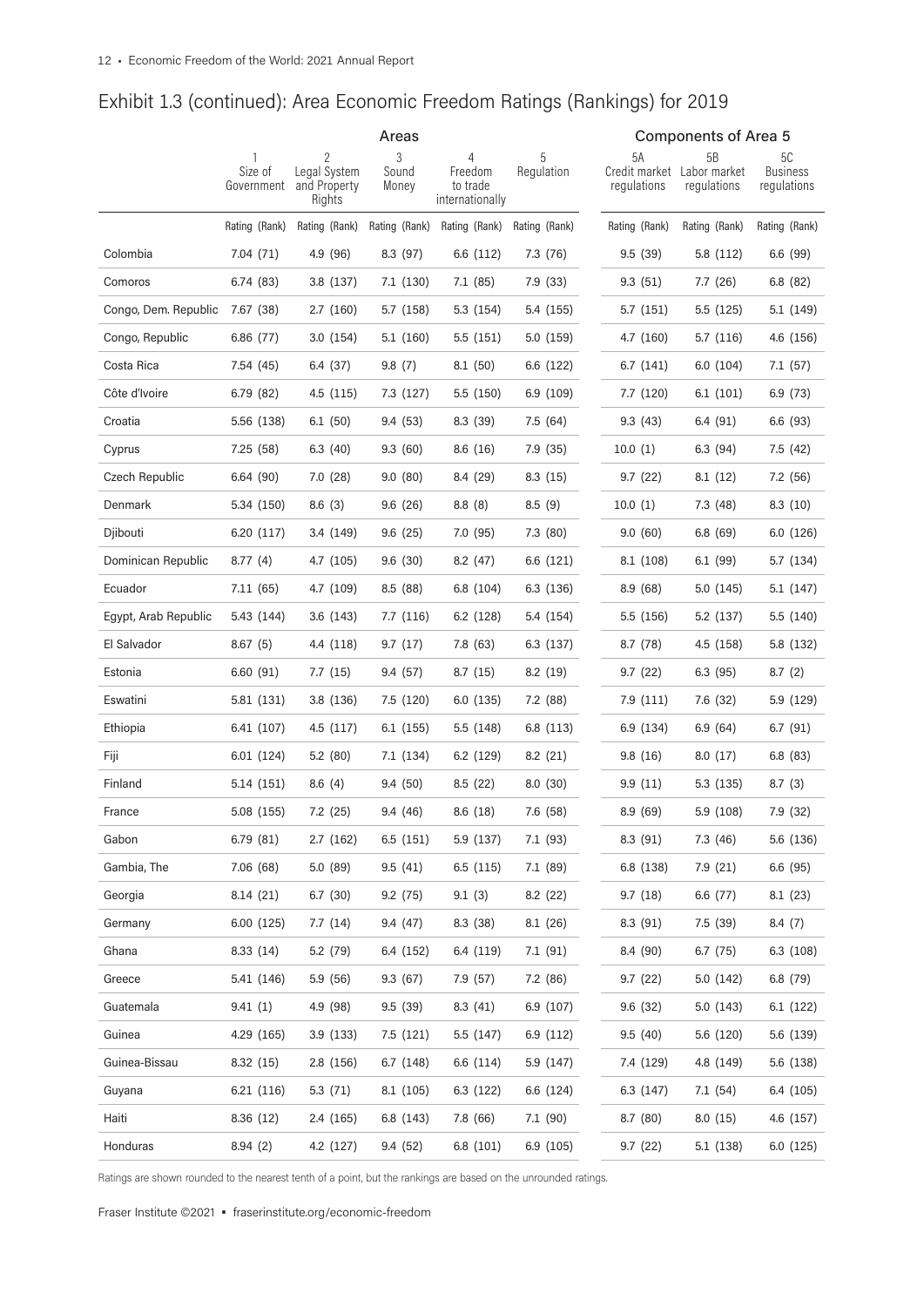|                        | Areas                 |                                             |                     |                                             |                 | <b>Components of Area 5</b> |                                                 |                                      |  |
|------------------------|-----------------------|---------------------------------------------|---------------------|---------------------------------------------|-----------------|-----------------------------|-------------------------------------------------|--------------------------------------|--|
|                        | Size of<br>Government | 2<br>Legal System<br>and Property<br>Rights | 3<br>Sound<br>Money | 4<br>Freedom<br>to trade<br>internationally | 5<br>Regulation | 5A<br>regulations           | 5B<br>Credit market Labor market<br>regulations | 5C<br><b>Business</b><br>regulations |  |
|                        | Rating (Rank)         | Rating (Rank)                               | Rating (Rank)       | Rating (Rank)                               | Rating (Rank)   | Rating (Rank)               | Rating (Rank)                                   | Rating (Rank)                        |  |
| Hong Kong SAR, China   | 8.42 (9)              | 7.5(20)                                     | 9.7(12)             | 9.6(1)                                      | 9.3(1)          | 9.9(10)                     | 9.4(1)                                          | 8.6(5)                               |  |
| Hungary                | 5.93 (129)            | 6.3(41)                                     | 9.5(36)             | 8.4 (31)                                    | 7.5(61)         | 8.8(75)                     | 6.7(72)                                         | 7.0(69)                              |  |
| Iceland                | 6.12(119)             | 8.5(6)                                      | 9.5(31)             | 7.7(69)                                     | 7.7(52)         | 7.1 (132)                   | 7.6 (35)                                        | 8.3(16)                              |  |
| India                  | 7.55(43)              | 5.5(67)                                     | 7.7(118)            | 5.9(141)                                    | 6.7(120)        | 6.5(145)                    | 6.4(90)                                         | 7.1(59)                              |  |
| Indonesia              | 8.16 (20)             | 4.9 (101)                                   | 9.6(22)             | 7.0(91)                                     | 6.6 (126)       | 8.1 (105)                   | 4.7 (153)                                       | 6.9(71)                              |  |
| Iran, Islamic Republic | 6.65(89)              | 3.6(144)                                    | 6.2(153)            | 3.4(161)                                    | 5.5(153)        | 6.4 (146)                   | 4.7 (152)                                       | 5.3 (144)                            |  |
| Iraq                   | 5.05(156)             | 3.2(151)                                    | 7.7(117)            | 5.9 (140)                                   | 6.9(108)        | 9.5(35)                     | 6.1(100)                                        | 5.0 (152)                            |  |
| Ireland                | 6.72(87)              | 7.7(17)                                     | 9.5(37)             | 8.7(11)                                     | 8.4 (13)        | 9.0(60)                     | 7.9(20)                                         | 8.3(17)                              |  |
| Israel                 | 6.43 (104)            | 6.1(49)                                     | 9.8(10)             | 8.4 (28)                                    | 7.4 (68)        | 9.5(38)                     | 5.4 (132)                                       | 7.4 (43)                             |  |
| Italy                  | 5.72 (135)            | 6.5(34)                                     | 9.4(48)             | 8.7(14)                                     | 7.8 (45)        | 9.8(17)                     | 6.8(68)                                         | 6.8(80)                              |  |
| Jamaica                | 8.22(19)              | 5.8 (59)                                    | 9.3(62)             | 7.1(89)                                     | 8.2(20)         | 9.7(22)                     | 7.9 (24)                                        | 7.0(67)                              |  |
| Japan                  | 6.06 (122)            | 7.7(18)                                     | 9.5(33)             | 8.3(40)                                     | 8.3(14)         | 8.7(82)                     | 8.2(11)                                         | 8.2(20)                              |  |
| Jordan                 | 7.84 (27)             | 4.3 (123)                                   | 9.9(1)              | 8.0(52)                                     | 7.9 (36)        | 8.7 (79)                    | 7.7(27)                                         | 7.2(52)                              |  |
| Kazakhstan             | 7.83 (30)             | 5.6(65)                                     | 9.1(76)             | 7.1 (86)                                    | 8.0(29)         | 9.3(54)                     | 7.6 (37)                                        | 7.1(64)                              |  |
| Kenya                  | 6.72(86)              | 5.0(93)                                     | 9.4(49)             | 6.7(108)                                    | 6.9(106)        | 6.8 (140)                   | 7.1 (52)                                        | 6.9(75)                              |  |
| Korea, Rep.            | 6.52(99)              | 6.6(33)                                     | 9.6(29)             | 8.0(53)                                     | 7.4 (70)        | 9.3(43)                     | 4.8 (151)                                       | 8.1(25)                              |  |
| Kuwait                 | 5.96 (127)            | 4.9 (94)                                    | 8.0(110)            | 7.3 (79)                                    | 7.4 (72)        | 10.0(1)                     | 5.5 (124)                                       | 6.6(96)                              |  |
| Kyrgyz Republic        | 7.40 (53)             | 4.9 (99)                                    | 9.4(56)             | 7.1(84)                                     | 7.0(98)         | 8.6(83)                     | 5.9 (107)                                       | 6.5(102)                             |  |
| Lao PDR                | 7.05(69)              | 4.8 (104)                                   | 7.5 (122)           | 7.3(80)                                     | 6.5(128)        | 9.1(57)                     | 4.8 (150)                                       | 5.5 (141)                            |  |
| Latvia                 | 6.44 (103)            | 7.0(27)                                     | 9.3(64)             | 8.7(12)                                     | 8.3(18)         | 9.3(53)                     | 7.6 (31)                                        | 7.9(30)                              |  |
| Lebanon                | 8.12(22)              | 4.1 (129)                                   | 9.2(73)             | 5.9 (138)                                   | 6.5(130)        | 6.7(144)                    | 7.5 (41)                                        | 5.2(145)                             |  |
| Lesotho                | 5.81 (132)            | 5.2 (78)                                    | 8.0 (109)           | 6.6 (111)                                   | 7.2 (82)        | 8.7(81)                     | 6.6 (76)                                        | 6.4 (106)                            |  |
| Liberia                | 7.15(63)              | 4.3 (124)                                   | 7.9 (112)           | 6.3(123)                                    | 6.2 (142)       | 5.7 (153)                   | 6.5(82)                                         | 6.3(110)                             |  |
| Libya                  | 4.98 (157)            | 3.5(147)                                    | 8.0(108)            | 1.6(165)                                    | 5.9 (148)       | 8.5(85)                     | 6.4 (92)                                        | 2.8(164)                             |  |
| Lithuania              | 7.66 (39)             | 7.2(24)                                     | 9.3(61)             | 8.6(17)                                     | 8.3(16)         | 10.0(1)                     | 6.7 (74)                                        | 8.2(21)                              |  |
| Luxembourg             | 5.58 (137)            | 8.2(11)                                     | 9.3(66)             | 8.2(46)                                     | 7.9 (32)        | 9.0(60)                     | 6.5(83)                                         | 8.3(13)                              |  |
| Madagascar             | 7.75 (33)             | 3.0(153)                                    | 8.0 (107)           | 6.7(109)                                    | 6.2(140)        | 8.1(107)                    | 4.6 (155)                                       | 5.9 (130)                            |  |
| Malawi                 | 6.32(110)             | 4.9 (100)                                   | 7.0 (140)           | 5.0(158)                                    | 6.6 (125)       | 6.7(143)                    | 6.9(66)                                         | 6.2(116)                             |  |
| Malaysia               | 7.04 (70)             | 5.8 (58)                                    | 8.4 (92)            | 7.6 (74)                                    | 8.7(7)          | 9.7(20)                     | 8.0(16)                                         | 8.3(15)                              |  |
| Mali                   | 5.89 (130)            | 3.5(146)                                    | 7.4 (123)           | 6.1(133)                                    | 6.3(135)        | 7.7(118)                    | 5.2 (136)                                       | 6.1(124)                             |  |
| Malta                  | 6.97(74)              | 6.5(35)                                     | 9.5(34)             | 8.7(10)                                     | 8.4 (12)        | 10.0(1)                     | 8.0(18)                                         | 7.3 (46)                             |  |
| Mauritania             | 6.83 (79)             | 3.6(145)                                    | 8.1 (104)           | 6.7(107)                                    | 7.2 (85)        | 9.7(22)                     | 6.0(105)                                        | 6.0(127)                             |  |
| Mauritius              | 7.91 (26)             | 6.9(29)                                     | 9.5(32)             | 8.5 (19)                                    | 8.0(31)         | 7.9 (110)                   | 7.9 (23)                                        | 8.0 (28)                             |  |

Ratings are shown rounded to the nearest tenth of a point, but the rankings are based on the unrounded ratings.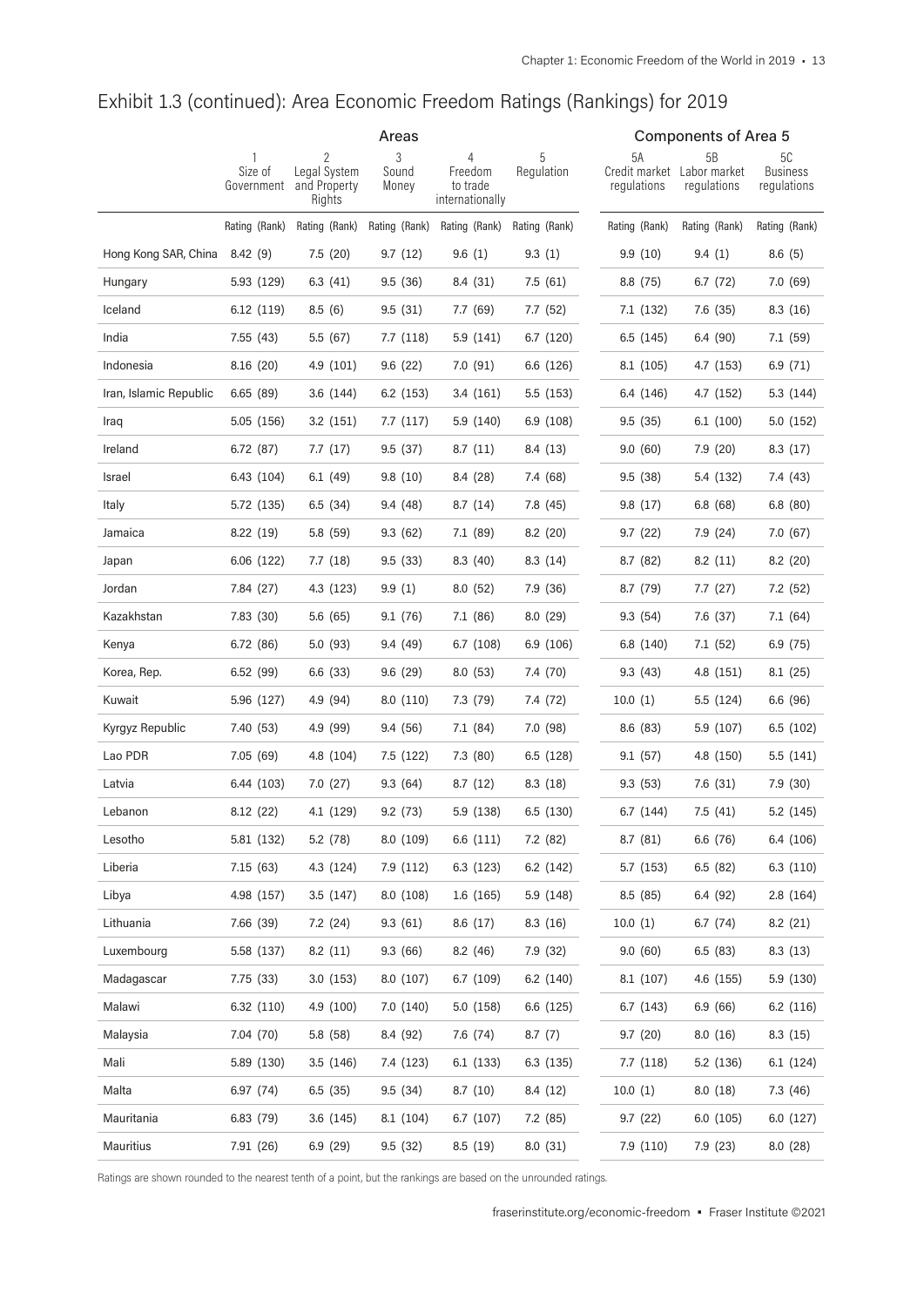|                    | Areas                 |                                             |                     |                                             |                 | Components of Area 5               |                                   |                                      |  |  |
|--------------------|-----------------------|---------------------------------------------|---------------------|---------------------------------------------|-----------------|------------------------------------|-----------------------------------|--------------------------------------|--|--|
|                    | Size of<br>Government | 2<br>Legal System<br>and Property<br>Rights | 3<br>Sound<br>Money | 4<br>Freedom<br>to trade<br>internationally | 5<br>Regulation | 5A<br>Credit market<br>regulations | 5B<br>Labor market<br>regulations | 5C<br><b>Business</b><br>regulations |  |  |
|                    | Rating (Rank)         | Rating (Rank)                               | Rating (Rank)       | Rating (Rank)                               | Rating (Rank)   | Rating (Rank)                      | Rating (Rank)                     | Rating (Rank)                        |  |  |
| Mexico             | 8.28(16)              | 4.7 (108)                                   | 8.2(102)            | 7.7(71)                                     | 7.1 (92)        | 9.0(59)                            | 5.6 (121)                         | 6.7(89)                              |  |  |
| Moldova            | 7.82 (32)             | 5.7(63)                                     | 8.0(111)            | 7.6 (77)                                    | 7.4 (66)        | 9.7(19)                            | 5.6(118)                          | 7.0 (66)                             |  |  |
| Mongolia           | 7.47 (49)             | 6.0(51)                                     | 8.5(91)             | 7.0 (90)                                    | 7.9(37)         | 10.0(1)                            | 6.6(80)                           | 7.1(62)                              |  |  |
| Montenegro         | 6.41 (106)            | 5.4 (69)                                    | 9.8(8)              | 8.5(21)                                     | 8.1(27)         | 9.5(37)                            | 7.7(30)                           | 7.1(61)                              |  |  |
| Morocco            | 6.54(97)              | 5.7(62)                                     | 7.3 (126)           | 6.9(98)                                     | 7.0(100)        | 8.8 (71)                           | 4.9 (147)                         | 7.2(51)                              |  |  |
| Mozambique         | 5.55 (139)            | 4.5(116)                                    | 7.6 (119)           | 6.9(97)                                     | 6.2 (139)       | 9.6(29)                            | 3.1(164)                          | 6.0(128)                             |  |  |
| Myanmar            | 7.42 (51)             | 3.8(135)                                    | 6.8 (144)           | 5.6 (146)                                   | 6.1(143)        | 5.7 (152)                          | 5.4 (131)                         | 7.2(54)                              |  |  |
| Namibia            | 6.73 (84)             | 6.3(43)                                     | 6.9(142)            | 6.3 (126)                                   | 7.6 (54)        | 7.9(113)                           | 8.2(10)                           | 6.8(78)                              |  |  |
| Nepal              | 7.61(41)              | 5.0(92)                                     | 7.0 (138)           | 6.6 (113)                                   | 7.4 (73)        | 9.0(64)                            | 6.5(86)                           | 6.6 (94)                             |  |  |
| Netherlands        | 5.11 (152)            | 8.3(7)                                      | 9.3(70)             | 9.0(4)                                      | 8.1(24)         | 8.3(91)                            | 7.6 (34)                          | 8.4(8)                               |  |  |
| New Zealand        | 6.60(92)              | 8.7(1)                                      | 9.8(5)              | 8.8(9)                                      | 9.0(3)          | 9.7(22)                            | 8.6(5)                            | 8.6(4)                               |  |  |
| Nicaragua          | 6.26 (115)            | 4.3(125)                                    | 9.5(35)             | 8.1(49)                                     | 7.0(101)        | 9.6(30)                            | 5.9(109)                          | 5.5 (143)                            |  |  |
| Niger              | 6.46 (101)            | 3.7(140)                                    | 7.1 (137)           | 5.9 (139)                                   | 6.7(116)        | 7.8 (114)                          | 5.1 (139)                         | 7.2 (55)                             |  |  |
| Nigeria            | 8.33(13)              | 3.7(139)                                    | 8.8(83)             | 6.1 (132)                                   | 7.9 (34)        | 9.3(50)                            | 9.0(3)                            | 5.5 (142)                            |  |  |
| North Macedonia    | 7.23(60)              | 4.6(112)                                    | 8.0 (106)           | 7.7(68)                                     | 8.1(25)         | 9.8(14)                            | 7.1(53)                           | 7.4 (44)                             |  |  |
| Norway             | 5.11(153)             | 8.5(5)                                      | 9.4(51)             | 7.9 (59)                                    | 7.7 (49)        | 9.3(43)                            | 5.4 (127)                         | 8.4(9)                               |  |  |
| Oman               | 5.11(154)             | 5.2 (76)                                    | 8.2(99)             | 7.6 (75)                                    | 7.3 (78)        | 7.5 (128)                          | 6.7(73)                           | 7.7(37)                              |  |  |
| Pakistan           | 8.23(18)              | 3.6(142)                                    | 6.2(154)            | 5.7 (144)                                   | 6.0(144)        | 6.9(135)                           | 5.1 (141)                         | 6.2(117)                             |  |  |
| Panama             | 7.69 (36)             | 5.5(66)                                     | 9.9(3)              | 8.9(5)                                      | 7.0(104)        | 8.9(67)                            | 5.0(144)                          | 6.9(70)                              |  |  |
| Papua New Guinea   | 5.69 (136)            | 4.6(110)                                    | 6.0(156)            | 7.6 (76)                                    | 7.2(84)         | 8.5(86)                            | 7.5(40)                           | 5.8 (133)                            |  |  |
| Paraguay           | 8.48(8)               | 4.4 (119)                                   | 9.6(23)             | 7.2 (83)                                    | 6.4 (134)       | 8.4 (89)                           | 4.5(156)                          | 6.1(121)                             |  |  |
| Peru               | 7.72 (35)             | 5.3 (72)                                    | 9.7(14)             | 8.7(13)                                     | 7.4 (65)        | 8.8 (74)                           | 6.9(67)                           | 6.7 (88)                             |  |  |
| Philippines        | 8.39(10)              | 4.4 (121)                                   | 9.7(16)             | 7.1 (88)                                    | 7.5(62)         | 9.1(56)                            | 7.1(59)                           | 6.2(113)                             |  |  |
| Poland             | 6.12 (120)            | 6.1(47)                                     | 8.3 (96)            | 8.0(51)                                     | 7.4 (67)        | 8.2 (103)                          | 7.1(56)                           | 7.0(65)                              |  |  |
| Portugal           | 6.28(113)             | 7.2 (23)                                    | 9.4(42)             | 8.8(7)                                      | 7.2 (83)        | 8.3 (91)                           | 5.8 (114)                         | 7.6(41)                              |  |  |
| Qatar              | 5.94 (128)            | 5.4 (70)                                    | 8.3(95)             | 8.4 (34)                                    | 7.5(63)         | 8.3(91)                            | 6.0(103)                          | 8.0(27)                              |  |  |
| Romania            | 7.25(57)              | 6.4 (36)                                    | 9.4(54)             | 8.8(6)                                      | 7.5(59)         | 8.5(84)                            | 7.4 (45)                          | 6.6 (92)                             |  |  |
| Russian Federation | 5.55 (140)            | 5.1(83)                                     | 9.1(77)             | 6.9 (100)                                   | 6.8(114)        | 8.3(91)                            | 5.9(110)                          | 6.3(112)                             |  |  |
| Rwanda             | 5.54 (141)            | 6.2(45)                                     | 9.3(58)             | 7.9 (58)                                    | 7.8 (46)        | 6.9 (136)                          | 8.3(8)                            | 8.2(19)                              |  |  |
| Saudi Arabia       | 4.70 (161)            | 6.1(46)                                     | 8.8 (84)            | 7.4 (78)                                    | 7.3(77)         | 7.9 (112)                          | 7.1(55)                           | 6.9(74)                              |  |  |
| Senegal            | 7.06(67)              | 4.3(122)                                    | 7.2 (129)           | 6.8(103)                                    | 5.8 (150)       | 7.5 (126)                          | 3.6(162)                          | 6.4 (107)                            |  |  |
| Serbia             | 6.56(94)              | 5.5 (68)                                    | 8.5(90)             | 7.9 (56)                                    | 7.6(57)         | 9.0(63)                            | 6.9(65)                           | 6.8(81)                              |  |  |
| Seychelles         | 7.19 (62)             | 5.7(61)                                     | 9.2(74)             | 8.3 (37)                                    | 7.7(47)         | 8.0 (109)                          | 7.6 (36)                          | 7.6 (40)                             |  |  |

Ratings are shown rounded to the nearest tenth of a point, but the rankings are based on the unrounded ratings.

Fraser Institute ©2021 • fraserinstitute.org/economic-freedom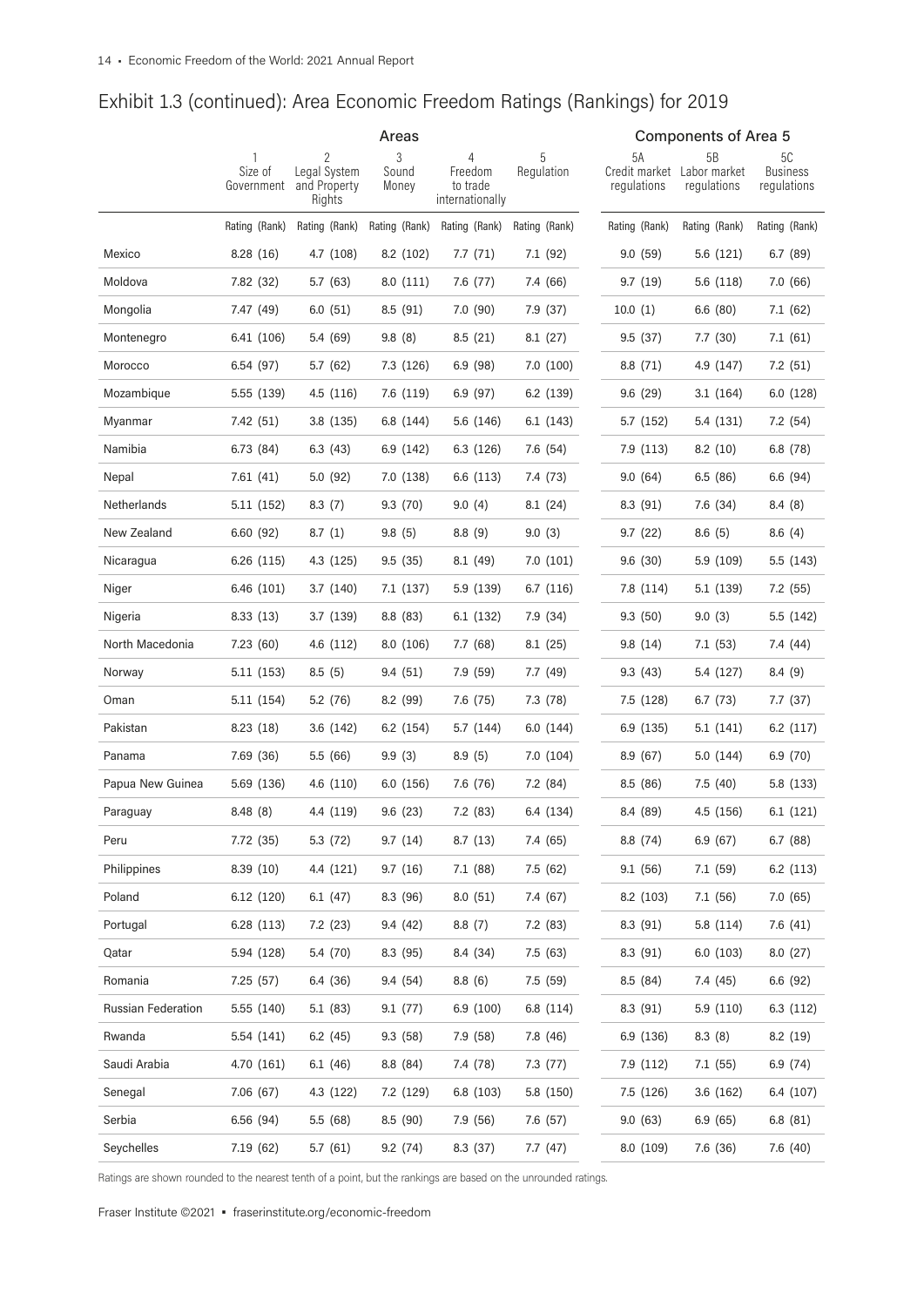|                             | Areas                 |                                        |                |                                        |               | <b>Components of Area 5</b> |                                           |                                |  |  |
|-----------------------------|-----------------------|----------------------------------------|----------------|----------------------------------------|---------------|-----------------------------|-------------------------------------------|--------------------------------|--|--|
|                             |                       | 2                                      | 3              | 4                                      |               | 5A                          | 5B                                        | 5C                             |  |  |
|                             | Size of<br>Government | Legal System<br>and Property<br>Rights | Sound<br>Money | Freedom<br>to trade<br>internationally | Regulation    | regulations                 | Credit market Labor market<br>regulations | <b>Business</b><br>regulations |  |  |
|                             | Rating (Rank)         | Rating (Rank)                          | Rating (Rank)  | Rating (Rank)                          | Rating (Rank) | Rating (Rank)               | Rating (Rank)                             | Rating (Rank)                  |  |  |
| Sierra Leone                | 7.73 (34)             | 4.4 (120)                              | 7.1 (131)      | 6.5(117)                               | 5.0(160)      | 3.3(162)                    | 5.5 (126)                                 | 6.1 (120)                      |  |  |
| Singapore                   | 7.56 (42)             | 8.3(10)                                | 9.8(9)         | 9.4(2)                                 | 9.0(2)        | 10.0(1)                     | 7.7(29)                                   | 9.3(1)                         |  |  |
| Slovak Republic             | 6.30 (111)            | 6.3(44)                                | 9.3(63)        | 8.4 (35)                               | 7.8 (42)      | 9.8(15)                     | 6.9(63)                                   | 6.7(85)                        |  |  |
| Slovenia                    | 5.45 (143)            | 6.6(31)                                | 9.6(28)        | 8.2(45)                                | 7.3(79)       | 8.3(91)                     | 6.2(98)                                   | 7.3(48)                        |  |  |
| Somalia                     | 7.53 (46)             | 2.4 (164)                              | 9.4 (43)       | 8.4 (36)                               | 5.6 (152)     |                             | 7.6 (33)                                  | 3.6(162)                       |  |  |
| South Africa                | 7.00 (73)             | 6.0(52)                                | 8.3(98)        | 6.5(116)                               | 7.2(87)       | 8.8 (72)                    | 6.5(84)                                   | 6.1(118)                       |  |  |
| Spain                       | 6.42 (105)            | 7.3(22)                                | 9.5(40)        | 8.4 (27)                               | 7.8 (39)      | 9.6(31)                     | 6.2(96)                                   | 7.7(35)                        |  |  |
| Sri Lanka                   | 8.28(17)              | 5.1 (85)                               | 8.2 (103)      | 5.5(149)                               | 6.9(110)      | 7.3 (131)                   | 6.5(85)                                   | 6.9(72)                        |  |  |
| Sudan                       | 8.52(7)               | 2.7(159)                               | 1.8(164)       | 3.1(162)                               | 4.8 (163)     | 4.0(161)                    | 4.4 (160)                                 | 5.8 (131)                      |  |  |
| Suriname                    | 5.75 (134)            | 4.5(113)                               | 7.1 (136)      | 6.3(121)                               | 7.1(94)       | 9.0(65)                     | 7.1(57)                                   | 5.2 (146)                      |  |  |
| Sweden                      | 4.68 (162)            | 7.9(13)                                | 9.7(11)        | 8.5(23)                                | 7.8 (44)      | 9.3(43)                     | 6.0(102)                                  | 8.0(26)                        |  |  |
| Switzerland                 | 7.69 (37)             | 8.7(2)                                 | 9.8(4)         | 7.9(61)                                | 8.3(17)       | 9.3(43)                     | 7.0(61)                                   | 8.5(6)                         |  |  |
| Syrian Arab Republic        | 6.85(78)              | 3.0(152)                               | 6.0(157)       | 4.9 (159)                              | 5.2 (158)     | 5.6 (155)                   | 5.8 (113)                                 | 4.1(160)                       |  |  |
| Taiwan                      | 7.33 (54)             | 7.1(26)                                | 9.7(13)        | 7.9 (62)                               | 8.0(28)       | 8.1 (106)                   | 7.7(28)                                   | 8.3(11)                        |  |  |
| Tajikistan                  | 5.77 (133)            | 4.7 (106)                              | 8.6(86)        | 6.6 (110)                              | 6.7(117)      | 8.2 (104)                   | 5.8 (115)                                 | 6.2(114)                       |  |  |
| Tanzania                    | 7.23 (59)             | 5.3(73)                                | 8.2(101)       | 6.0 (136)                              | 7.0 (96)      | 8.4 (88)                    | 6.6 (79)                                  | 6.1(123)                       |  |  |
| Thailand                    | 7.14(64)              | 4.9 (97)                               | 8.6(87)        | 6.8 (102)                              | 6.9(111)      | 9.2(55)                     | 4.7 (154)                                 | 6.7(87)                        |  |  |
| Timor-Leste                 | 4.71 (160)            | 3.4 (150)                              | 8.2(100)       | 8.5(25)                                | 6.2(141)      | 5.0 (158)                   | 6.5(87)                                   | 7.1(63)                        |  |  |
| Togo                        | 7.28 (56)             | 5.1(84)                                | 7.3 (125)      | 5.6 (145)                              | 6.4 (133)     | 8.3(91)                     | 4.5(157)                                  | 6.4 (104)                      |  |  |
| Trinidad and Tobago         | 7.07 (66)             | 5.3 (74)                               | 9.3(65)        | 7.9 (55)                               | 6.8 (115)     | 6.0(149)                    | 7.5(42)                                   | 6.8(77)                        |  |  |
| Tunisia                     | 5.41 (147)            | 5.0(87)                                | 6.6 (150)      | 6.3 (124)                              | 6.5 (129)     | 6.8 (139)                   | 5.6 (122)                                 | 7.0(68)                        |  |  |
| Turkey                      | 6.53 (98)             | 4.9 (102)                              | 8.5 (89)       | 7.0 (94)                               | 5.8 (151)     | 5.6 (154)                   | 5.4 (128)                                 | 6.4 (103)                      |  |  |
| Uganda                      | 7.54 (44)             | 4.5 (114)                              | 9.5(38)        | 7.8 (67)                               | 7.8 (40)      | 8.3 (101)                   | 8.6(6)                                    | 6.6(98)                        |  |  |
| Ukraine                     | 6.94(75)              | 4.9 (95)                               | 5.6 (159)      | 6.9(99)                                | 6.6 (123)     | 7.8 (117)                   | 5.4 (133)                                 | 6.7(84)                        |  |  |
| <b>United Arab Emirates</b> | 5.41 (148)            | 5.9(53)                                | 9.1(79)        | 8.5(24)                                | 7.5(60)       | 7.7(121)                    | 6.7(71)                                   | 8.1(22)                        |  |  |
| United Kingdom              | 6.56(95)              | 7.7(16)                                | 9.6(24)        | 8.4 (30)                               | 8.4(11)       | 8.8(76)                     | 8.2(9)                                    | 8.3(14)                        |  |  |
| <b>United States</b>        | 7.40 (52)             | 7.5(19)                                | 9.7(15)        | 7.8 (64)                               | 8.7(6)        | 9.0(66)                     | 9.0(2)                                    | 8.1(24)                        |  |  |
| Uruguay                     | 6.46 (102)            | 5.8 (57)                               | 9.2(72)        | 8.3(42)                                | 7.0(103)      | 7.6 (122)                   | 5.9 (106)                                 | 7.4 (45)                       |  |  |
| Venezuela, RB               | 4.34 (164)            | 2.5(163)                               | 0.7(165)       | 4.1 (160)                              | 2.5(165)      | 3.3(162)                    | 2.2(165)                                  | 2.0(165)                       |  |  |
| Vietnam                     | 6.37(108)             | 5.0(91)                                | 6.8 (145)      | 6.2 (130)                              | 7.0 (102)     | 9.3(52)                     | 5.4 (129)                                 | 6.3(109)                       |  |  |
| Yemen, Republic             | 7.83 (28)             | 2.7(158)                               | 7.8 (114)      | 5.4 (153)                              | 3.5(164)      | 0.0(164)                    | 6.6 (78)                                  | 3.9 (161)                      |  |  |
| Zambia                      | 7.21(61)              | 5.0 (88)                               | 9.1(78)        | 7.7 (72)                               | 6.5 (131)     | 7.5 (127)                   | 5.6 (119)                                 | 6.3(111)                       |  |  |
| Zimbabwe                    | 4.79 (158)            | 4.0 (132)                              | 3.4(163)       | 5.8 (142)                              | 6.7 (119)     | 8.8 (73)                    | 6.2 (97)                                  | 5.1(151)                       |  |  |

Ratings are shown rounded to the nearest tenth of a point, but the rankings are based on the unrounded ratings.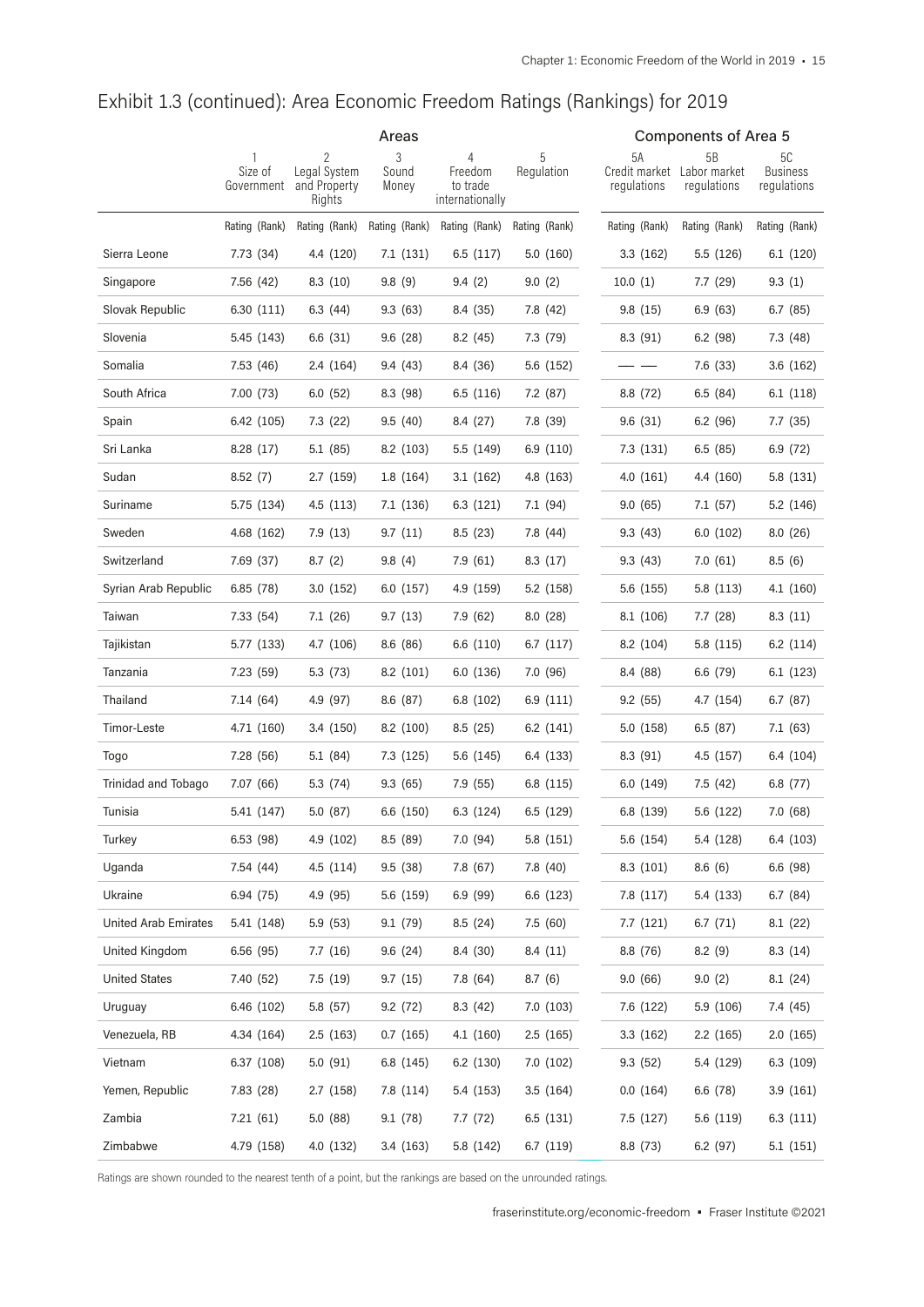## **The EFW Panel Dataset**

Over the years, the EFW index has become more comprehensive and the available data more complete. As a result, the number and composition of the subcategories for many countries vary across time. This makes it difficult to directly compare index values from earlier periods with those of later periods. To assist researchers who are interested in a consistent time-series for a particular country and/or longitudinal data for a panel of countries, we previously developed and reported a chain-linked version of the index.

One of the problems with the chain-linked index was that it was limited to just the 123 countries that were available in the chain-link's "base year" of 2000. Beginning with the 2017 report, we have replaced the chain-linked index with the EFW Panel Dataset, which reports area and summary ratings for all countries for which we have a regular EFW index score in any given year. The EFW Panel Dataset is our best attempt to provide scholars with consistent time-series/ longitudinal data.

The EFW Panel Dataset adjusts the regular EFW index in two ways. First, from the most-recent year annually back to 2000, whenever possible, we estimate any missing data by autoregressively "back-casting" the data, meaning we use actual values in later years to estimate the missing values for earlier years. For example, if a country is missing a data value for a particular variable from 2000 to 2004, this method estimates the missing values based on data available in 2005 and thereafter. This approach allows us to have area and summary ratings for up to the entire set of countries in the EFW index. Second, for 1970, 1975, 1980, 1985, 1990, and 1995, the index is chain-linked as described in previous editions. That is, using 2000 as the base year, changes in a country's scores backward in time are based only on changes in variables that were present in adjoining years. It should be noted that the EFW Panel Dataset contains area and summary ratings only for those years in which the country received a regular EFW index rating. Because some data for earlier years may have been up-dated or corrected, researchers are always encouraged to use the data from the most recent annual report to assure the most reliable figures.<sup>1</sup>

The panel dataset provides scholars interested in the longer time trends with the best possible set of data. Exhibit 1.4 shows the global average for all 123 nations with complete data since 2000. Between 2000 and 2019, the average economic freedom rating increased to 7.04 from 6.61 points, which is about four-tenths of a standard deviation over this period. While the pace of liberalization has certainly slowed in the 2000s compared to advances in the 1980s and 1990s, these figures confirm the fact that economic liberalization continues in most countries even into the new millennium.

<sup>1</sup> Note that the official names of two countries have changed: Macedonia is now North Macedonia and Swaziland is now Eswatini. The alphabetic order of countries in the EFW Panel Dataset has been adjusted accordingly. ISO codes remain the same.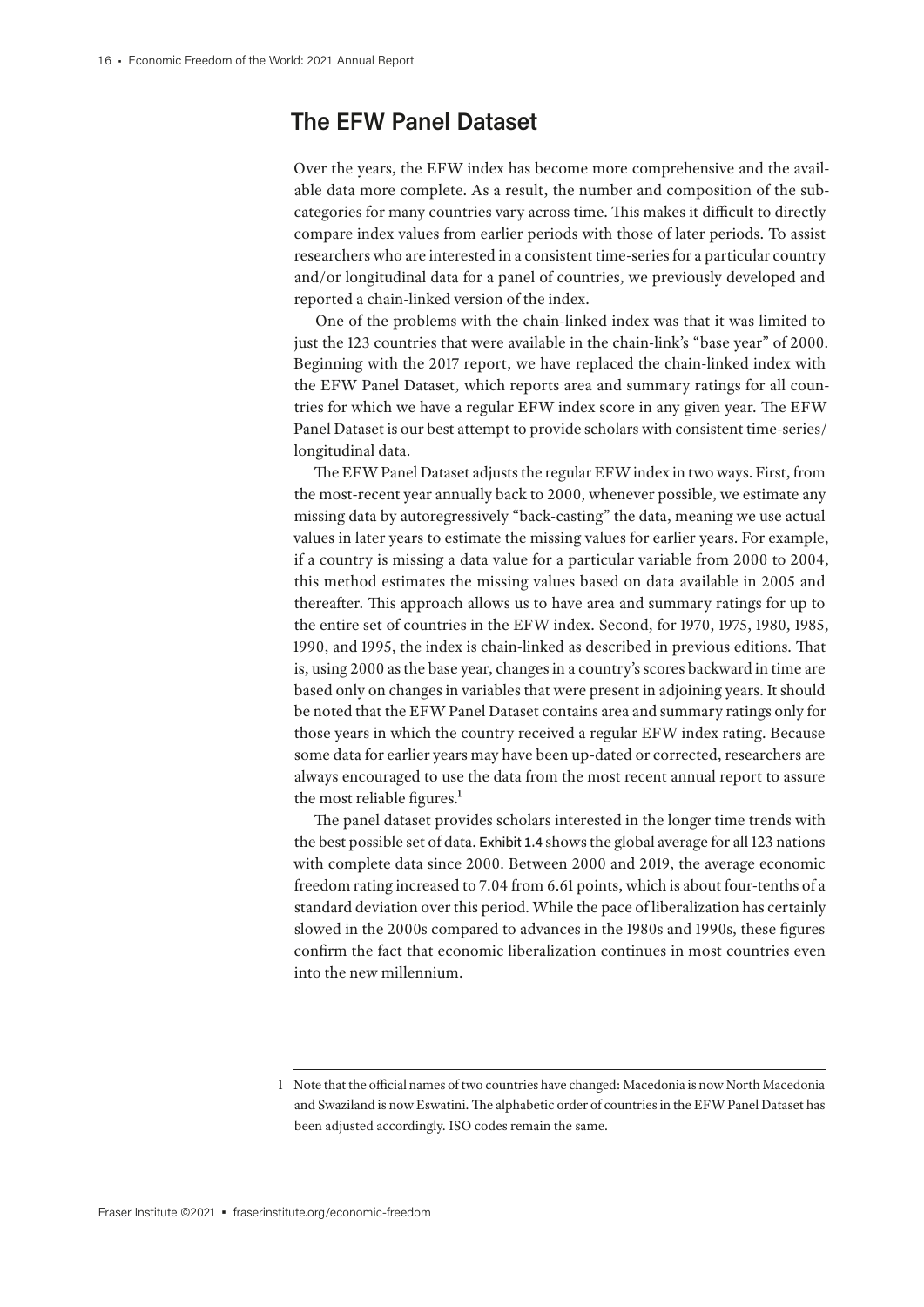

Exhibit 1.4: Average Economic Freedom Rating, 2000–2019

## **Economic freedom and human progress**

As is customary, this chapter concludes with some simple graphs illustrating relationships between economic freedom and various other indicators of human progress (Exhibits 1.5–1.11). The graphs use the average of the EFW panel dataset for the period from 2000 to 2019, breaking the data into four quartiles ordered from least free to most free. Because persistence is important and the impact of economic freedom will be felt over a lengthy time period, it is better to use the average rating over a fairly long time span rather than the current rating to observe the impact of economic freedom on performance.

The graphs begin with the data on the relationship between economic freedom and the level of per-capita GDP. In recent years, numerous scholarly studies have analyzed these relationships in detail and, almost without exception, have found that countries with higher and improving economic freedom grow more rapidly and achieve higher levels of per-capita GDP (Hall and Lawson, 2014). Many of the relationships illustrated in the graphs below reflect the impact of economic freedom as it works through increasing economic income. Thus, we are not necessarily arguing that there is a direct causal relation between economic freedom and the variables considered below. In other words, these graphics are no substitute for real, scholarly investigation that controls for other factors. Nonetheless, we believe that the graphs provide some insights into the contrast between the nature and characteristics of market-oriented economies and those dominated by government regulation and planning. At the very least, these figures suggest fruitful areas for future research.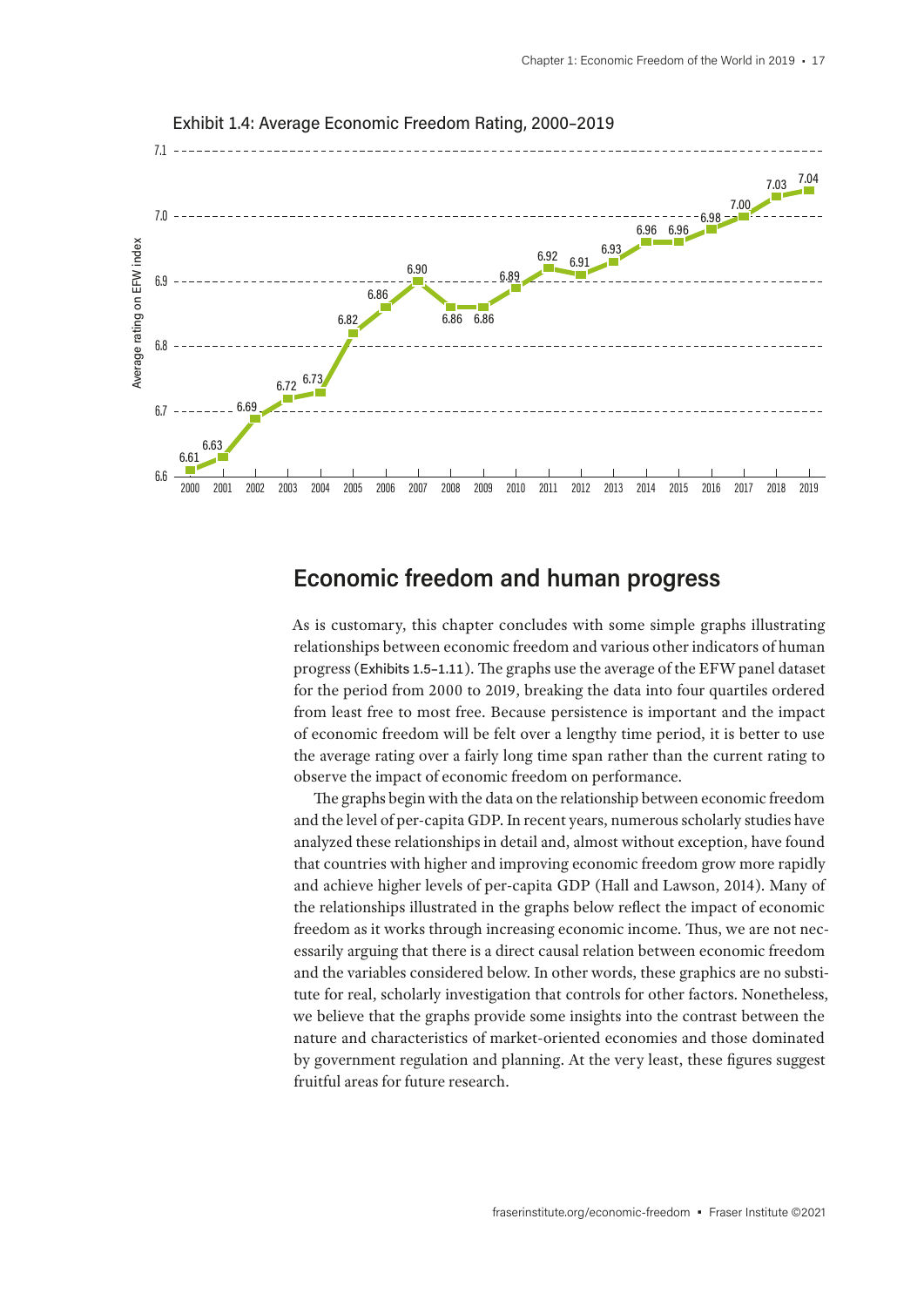

#### Exhibit 1.5: Economic Freedom and Income per Capita

Sources: *Economic Freedom of the World: 2021 Report*; World Bank, 2021, *World Development Indicators* [on-line database].





Sources: *Economic Freedom of the World: 2021 Report*; World Bank, 2021, *World Development Indicators* [on-line database].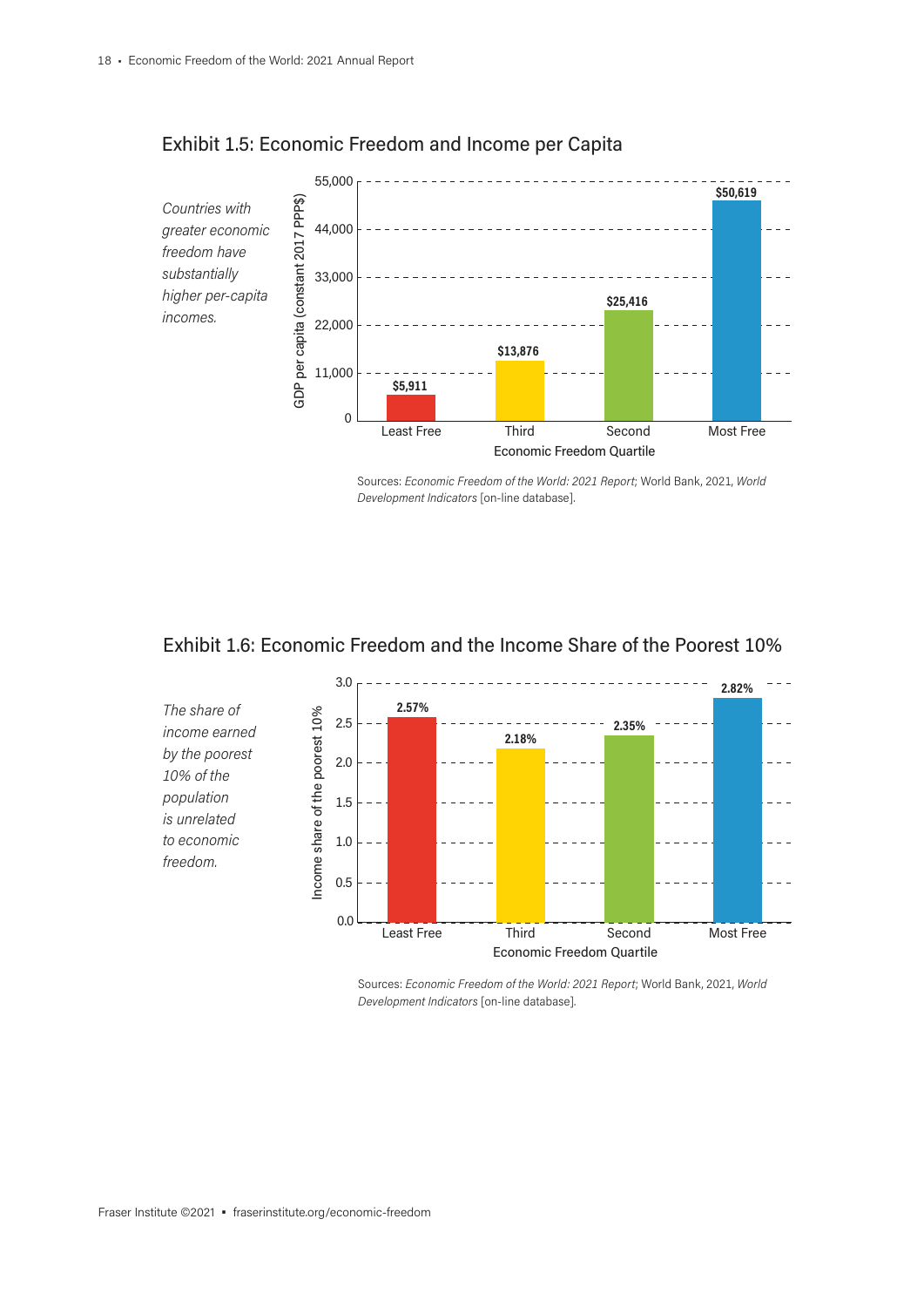

#### Exhibit 1.7: Economic Freedom and the Income Earned by the Poorest 10%

Sources: *Economic Freedom of the World: 2021 Report*; World Bank, 2021, *World Development Indicators* [on-line database].

#### Exhibit 1.8: The Effect of Economic Freedom on Poverty Rates



*Poverty rates are lower in countries with more economic freedom.*

> Note: The columns show the percentage of a country's population that lives on **\$1.90** per day, **\$3.20** per day, or **\$5.50** per day, in 2011 constant PPP-adjusted dollars. Sources: *Economic Freedom of the World: 2021 Report*; World Bank, 2021, *World Development Indicators* [on-line database].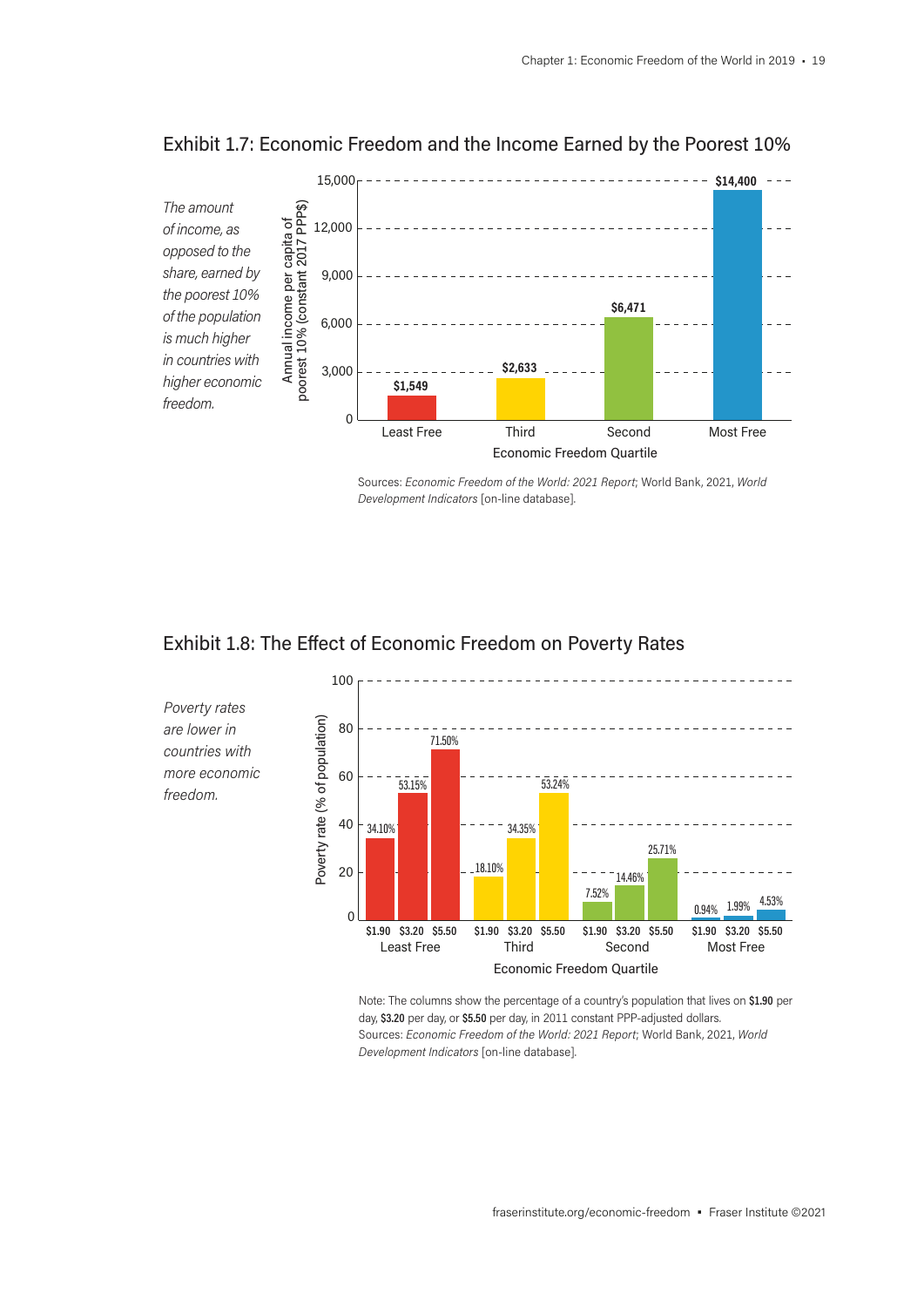

## Exhibit 1.9: Economic Freedom and Life Expectancy







Sources: *Economic Freedom of the World: 2021 Report*; World Bank, 2021, *World Development Indicators* [on-line database].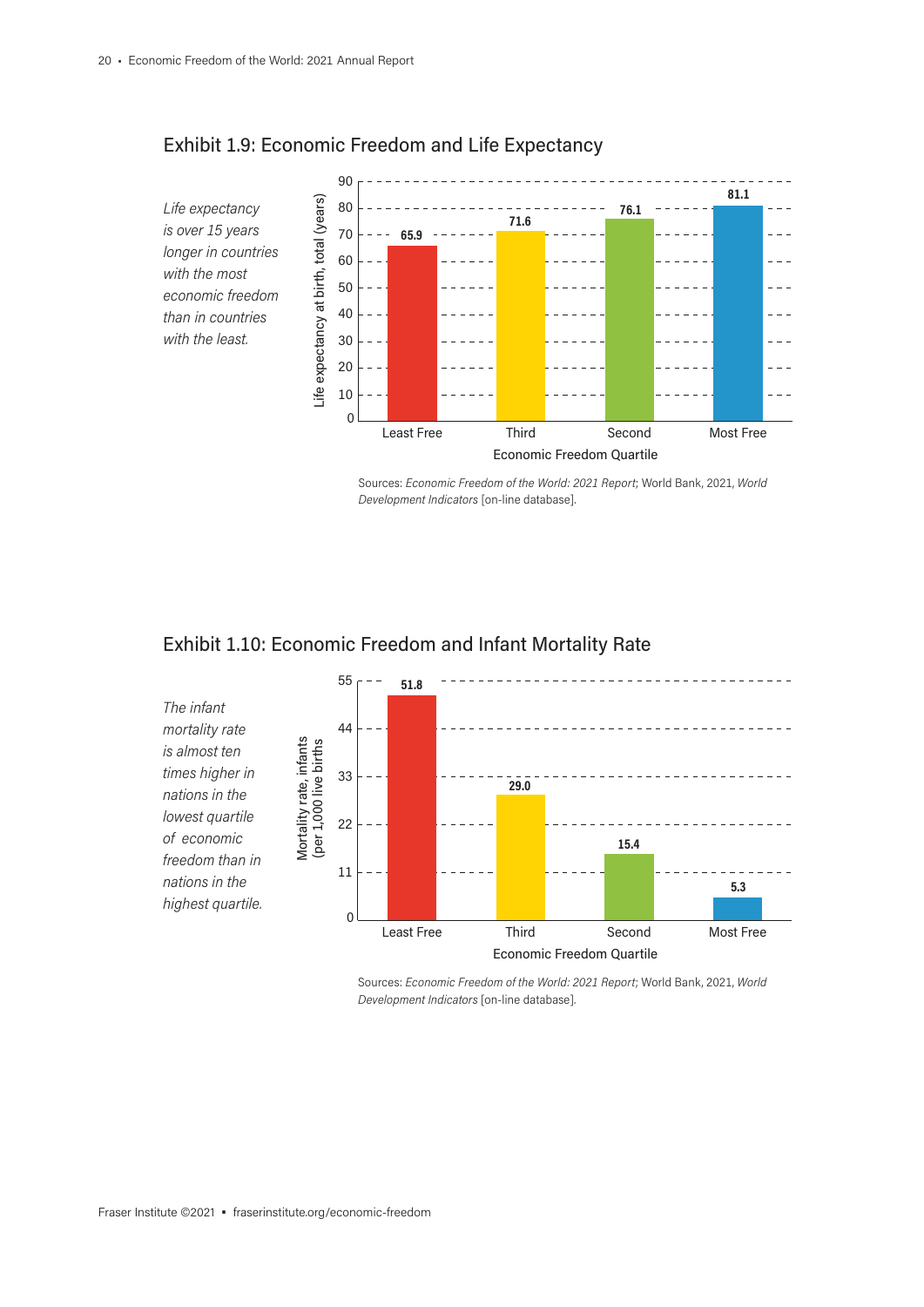

#### Exhibit 1.11: Economic Freedom and School Enrollment

Sources: *Economic Freedom of the World: 2021 Report*; World Bank, 2021, *World Development Indicators* [on-line database].

## Exhibit 1.12: Economic Freedom and the UN World Happiness Index



Sources: *Economic Freedom of the World: 2021 Report*; United Nations, *World Happiness Report 2021.*